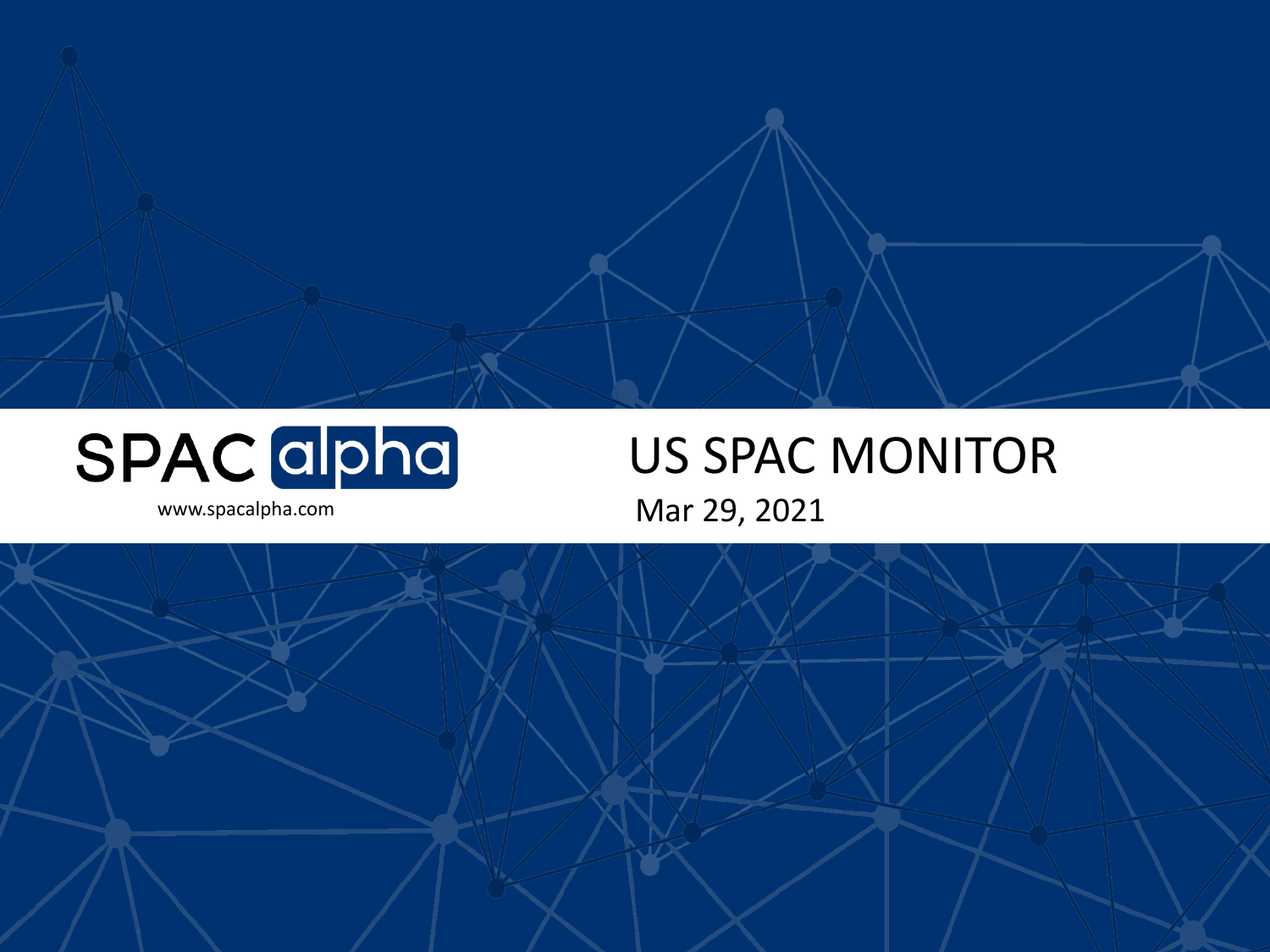

This Presentation (the "Presentation") is provided on a strictly informational basis only. By reviewing or reading this Presentation, you will be deemed to have agreed to the obligations and restrictions set out below. Without the express prior written consent of SPAC Alpha LLC, the Presentation and any information contained within it may not be (i) reproduced (in whole or in part), (ii) copied at any time, (iii) used for making investment decisions. This Presentation does not constitute or form part of, and should not be construed as, an offer, invitation or inducement to purchase or subscribe for securities nor shall it or any part of it form the basis of, or be relied on in connection with, any contract or commitment whatsoever. This Presentation does not constitute either advice or a recommendation regarding any securities. This Presentation shall not constitute an offer to sell or the solicitation of an offer to buy nor shall there be any sale of these securities in any state in which such offer, solicitation or sale would be unlawful prior to registration or qualification under the securities laws of any such state.

No representations or warranties, express or implied are given in, or in respect of, this Presentation. To the fullest extent permitted by law in no circumstances will SPAC Alpha, or any of its respective subsidiaries, shareholders, affiliates, representatives, partners, directors, officers, employees, advisers or agents be responsible or liable for any direct, indirect or consequential loss or loss of profit arising from the use of this Presentation, its contents (including economic models or any other materials from SPAC Alpha), its omissions, reliance on the information contained within it, or on opinions communicated in relation thereto or otherwise arising in connection therewith. The information contained in this Presentation has not been independently verified. Recipients of this Presentation are not to construe its contents, or any prior or subsequent communications from or with SPAC Alpha or its representatives as investment, legal or tax advice. In addition, this Presentation does not purport to be all-inclusive or to contain all the information related to the subject matter. Recipients of this Presentation should each make their own evaluation of the subject matter and of the relevance and adequacy of the information and should make such other investigations as they deem necessary.

This Presentation contains illustrative returns, projections, estimates and beliefs and similar information ("Forward Looking Information"). Forward Looking Information is subject to inherent uncertainties and qualifications and is based on numerous assumptions, in each case whether or not identified in the Presentation. Forward Looking Information is provided for illustrative purposes only and is not intended to serve as and must not be relied on by any investor as, a guarantee, an assurance, a prediction or a definitive statement of fact or probability. Nothing in this Presentation should be construed as a profit forecast. Actual events and circumstances are difficult or impossible to predict and will differ from assumptions. Some important factors that could cause actual results to differ materially from those in any Forward-Looking Information could include changes in domestic and foreign business, market, Financials, political, and legal conditions. There can be no assurance that any Forward-Looking Information will be realized, and the performance may be materially and adversely different from the Forward-Looking Information. The Forward-Looking Information speaks only as of the date of this Presentation. SPAC Alpha expressly disclaims any obligation or undertaking to release any updates or revisions to any Forward Looking Information to reflect any change in SPAC Alpha's expectations with regard thereto or any changes in events, conditions or circumstances on which any Forward Looking Information is based. Accordingly, undue reliance should not be placed upon the Forward-Looking Information.

The communication of this Presentation is restricted by law; it is not intended for distribution to, or use by any person in, any jurisdiction where such distribution or use would be contrary to local law or regulation. This Agreement supersedes and replaces all previous oral or written agreements, memoranda, correspondence, or other communications between the parties hereto relating to the subject matter hereof.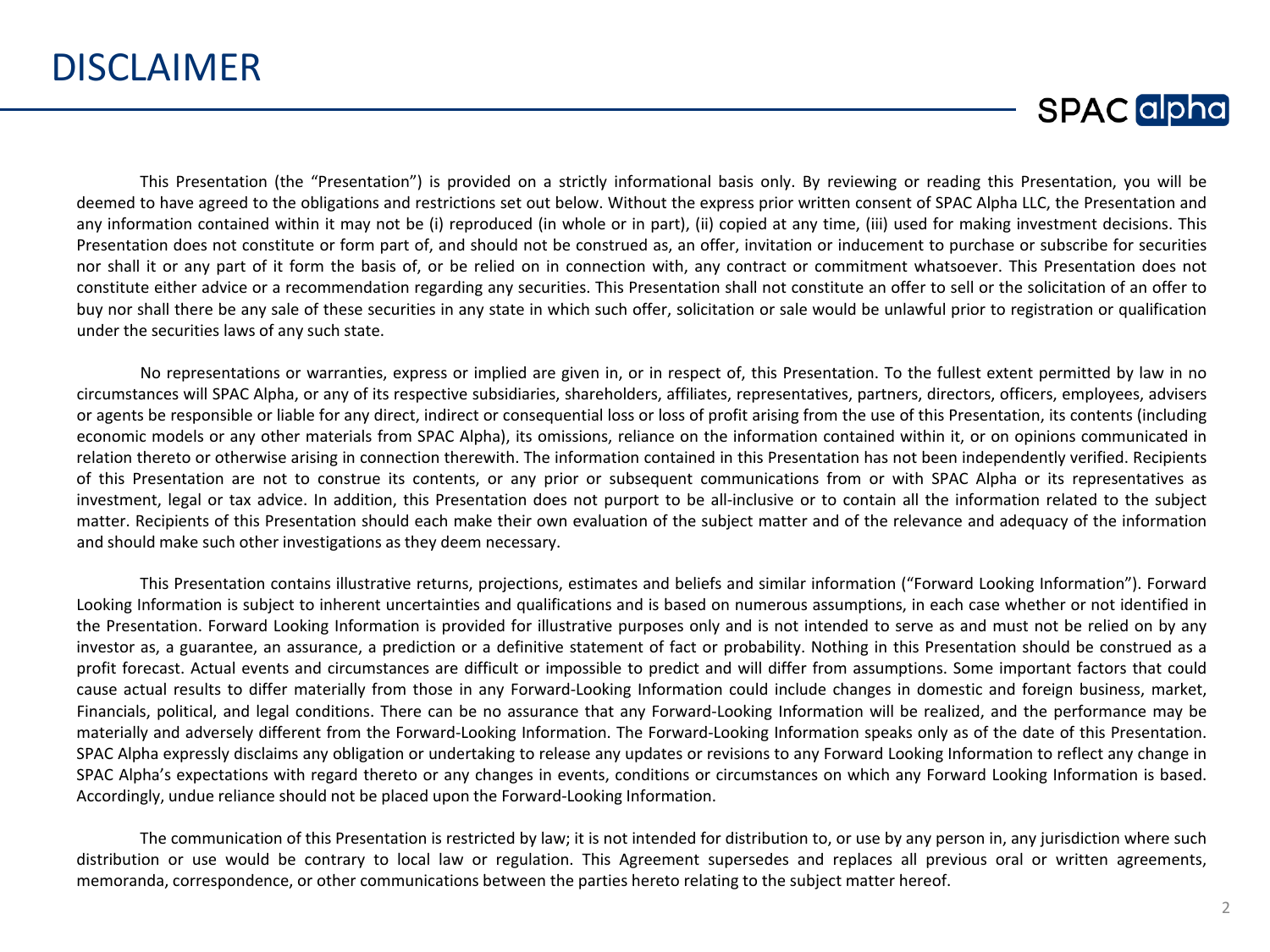## SPAC IPO & IBC ACTIVITY

**Number of SPAC IPOs** IPO Priced/IBCs Closed Filed but pending



#### **Value of SPAC IPOs, \$billion**



#### **Number of SPAC IBCs**



#### **Value of SPAC IBCs, \$billion**

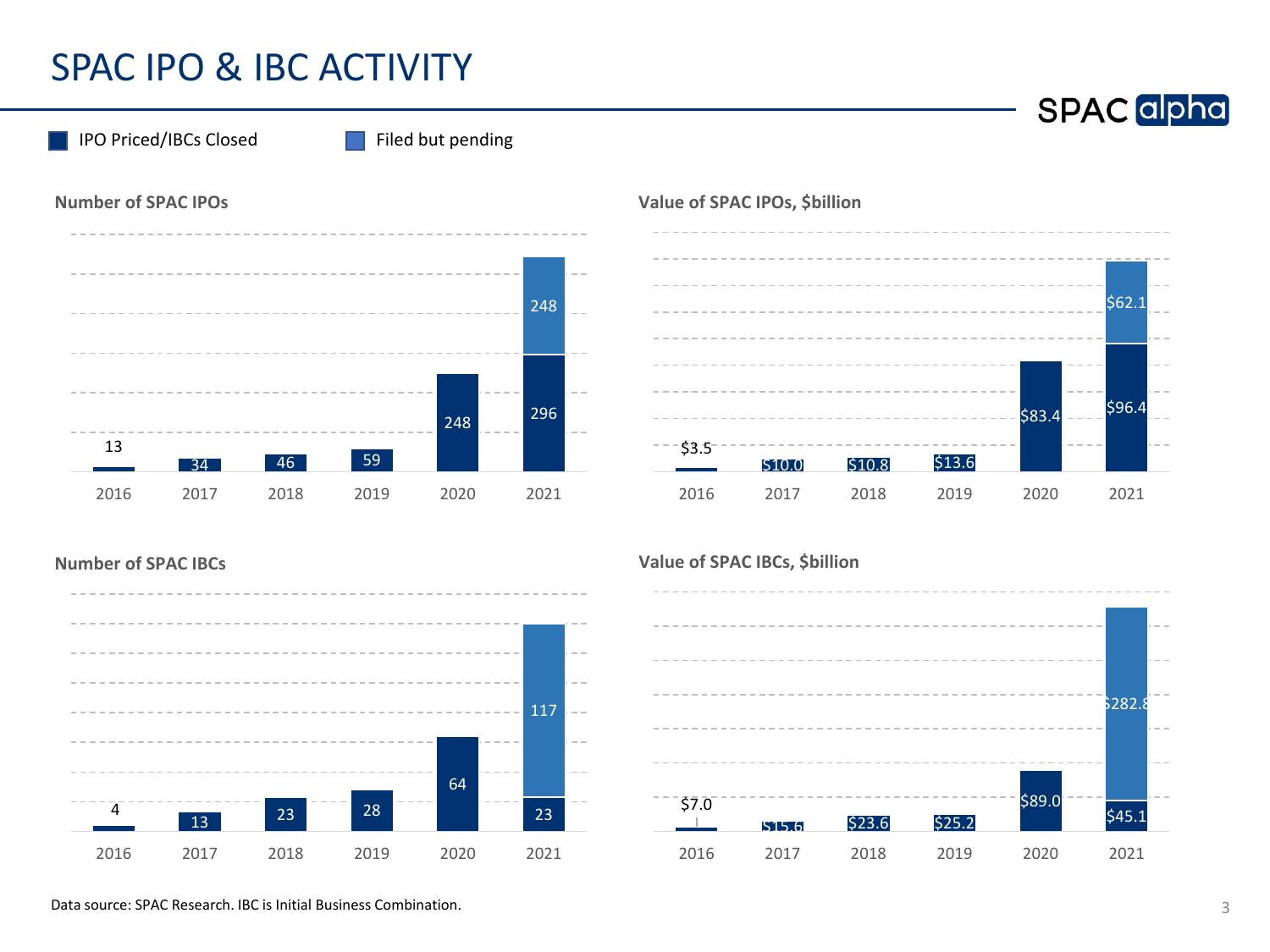#### CURRENT SPAC PIPELINE

| <b>Current SPAC Pipeline</b> | <b>Number</b> | Value, \$billion |       |  |
|------------------------------|---------------|------------------|-------|--|
| S-1 filings                  | 248           | 62.1             |       |  |
| <b>Total active SPACs</b>    | 552           | 179.3            |       |  |
| - Searching for IBCs         | 435           | 141.3            |       |  |
| - Live IBCs                  | 117           | IPO:             | 38.0  |  |
|                              |               | EV:              | 282.8 |  |
| <b>Closed SPAC IBCs</b>      | 23            | 45.1             |       |  |
| <b>Liquidated SPACs</b>      | 0             | 0.0              |       |  |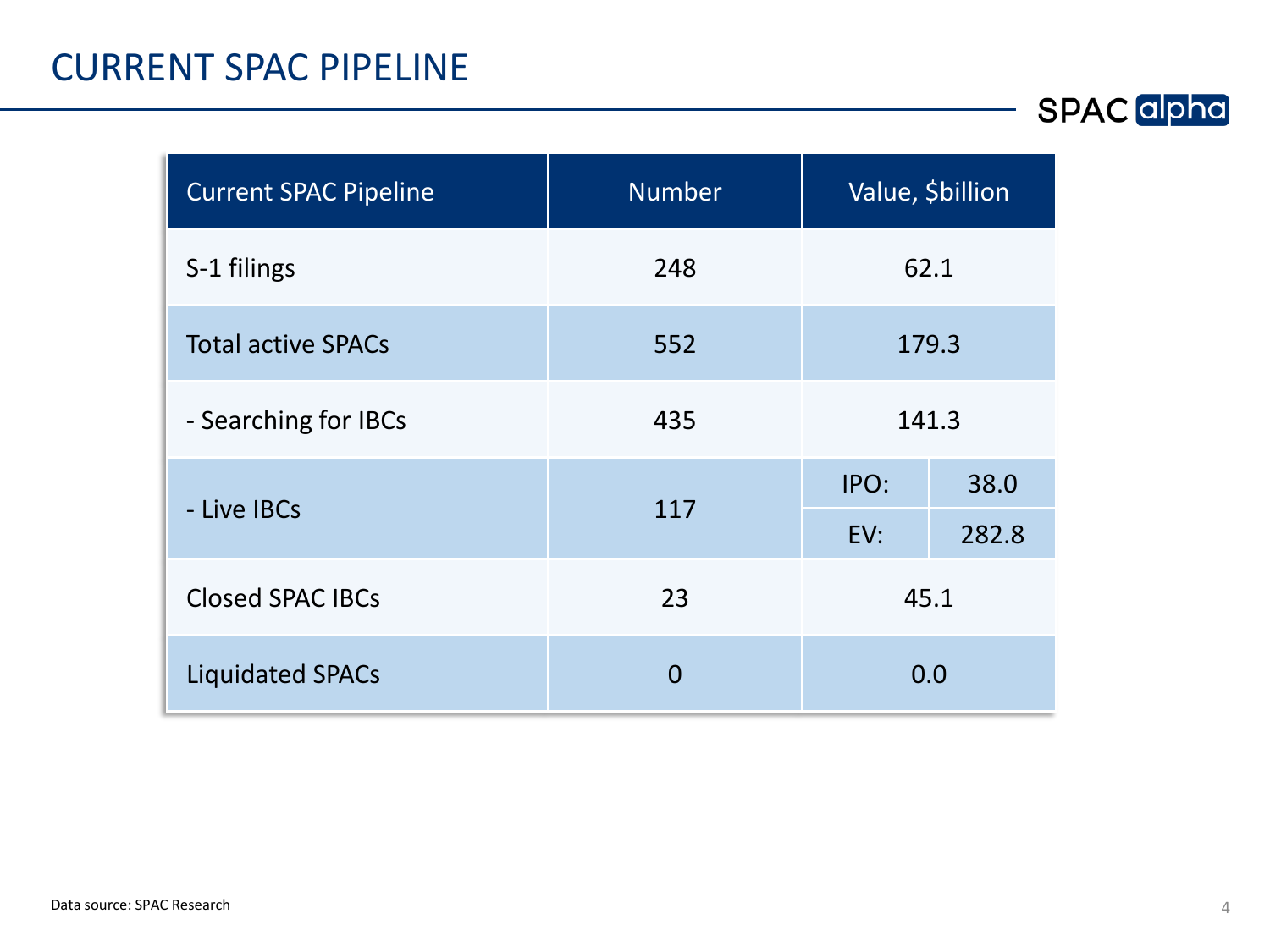#### WEEKLY SPAC ACTIVITY

| <b>SPAC Activity Last Week</b> | <b>Number</b>  | Value, \$million |        |  |  |
|--------------------------------|----------------|------------------|--------|--|--|
| S-1 filings                    | 37             | 12,528           |        |  |  |
| <b>IPOs priced</b>             | 24             | 8,800            |        |  |  |
| New IBCs announced             | 7              | IPO:             | 2,452  |  |  |
|                                |                | EV:              | 23,254 |  |  |
| <b>IBCs closed</b>             | $\overline{2}$ | IPO:             | 317    |  |  |
|                                |                | EV:              | 5,532  |  |  |
| <b>SPACs liquidated</b>        | O              | 0                |        |  |  |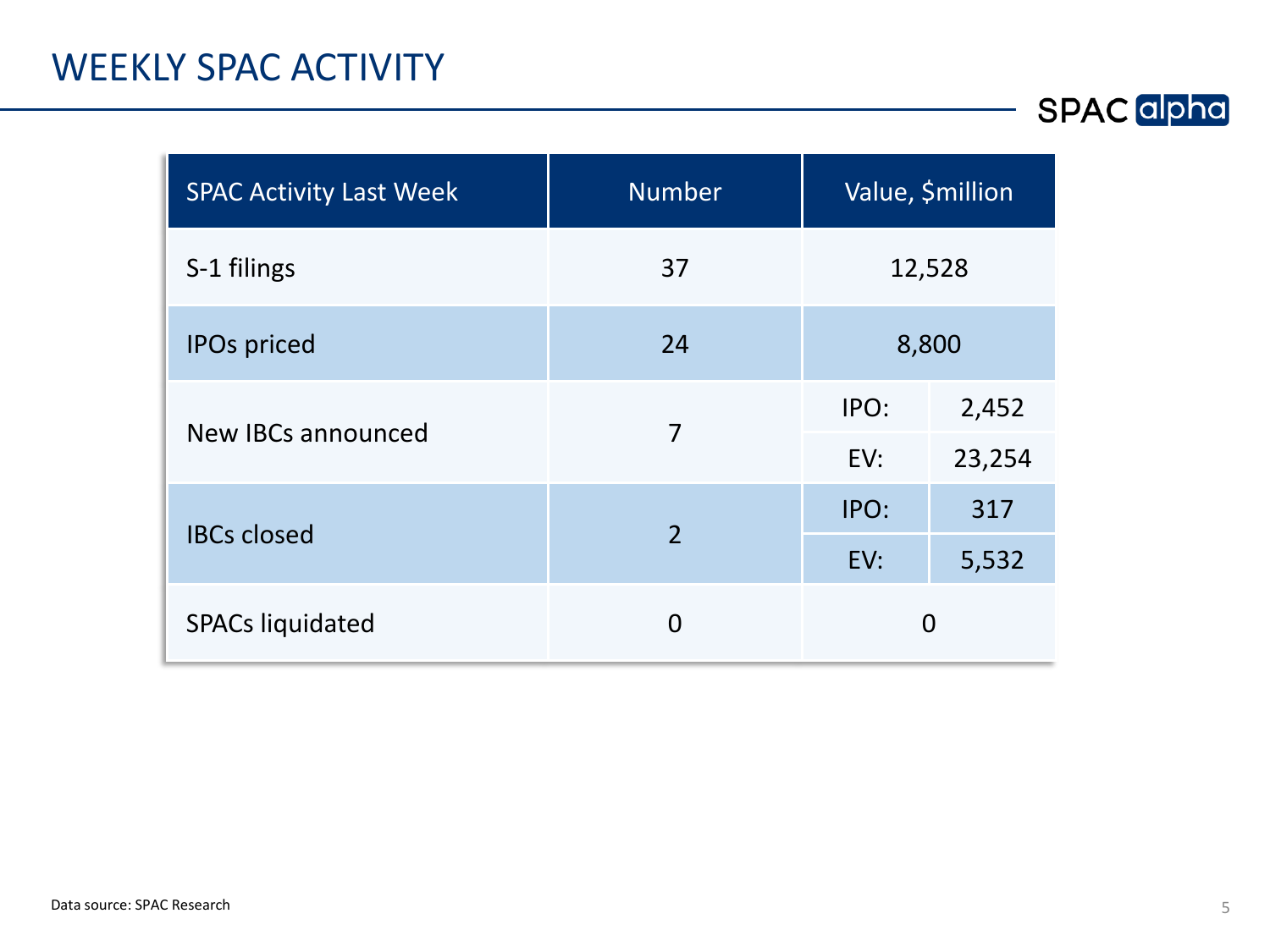## SPAC IPOs PRICED: LAST WEEK (I)

| <b>SPAC</b>                                                       | <b>Ticker</b> | IPO Size,<br>\$M\$ | <b>IPO Unit</b> | <b>Focus</b>                       | Sponsor(s)                                           | Pricing<br>Date | Fri Price, $\overline{S}$ |
|-------------------------------------------------------------------|---------------|--------------------|-----------------|------------------------------------|------------------------------------------------------|-----------------|---------------------------|
| MSD Acquisition Corp.                                             | <b>MSDAU</b>  | 500                | $S+W/5$         | Tech/Media &<br>Entertainment, US  | <b>MSD Partners, Michael</b><br>Dell                 | 24-Mar          | 10.01                     |
| Landcadia Holdings IV, Inc.                                       | <b>LCAHU</b>  | 500                | $S+W/4$         | Travel & Hospitality,<br><b>US</b> | 4 <sup>th</sup> SPAC by Landcadia<br>team, Jefferies | 24-Mar          | 9.92                      |
| Disruptive Acquisition Corp I                                     | <b>DISAU</b>  | 250                | $S+W/3$         | Tech/Consumer, US                  | <b>Disruptive Technology</b><br><b>Advisors</b>      | 23-Mar          | 9.85                      |
| Khosla Ventures Acquisition<br>Co. III                            | <b>KVSC</b>   | 500                | $\mathsf S$     | Technology, Global                 | Khosla Ventures                                      | 23-Mar          | 10.00                     |
| Corazon Capital V838<br>Monoceros Corp                            | <b>CRZNU</b>  | 200                | $S+W/3$         | Consumer, Global                   | 1 <sup>st</sup> time SPAC team                       | 23-Mar          | 9.99                      |
| <b>Decarbonization Plus</b><br><b>Acquisition Corporation III</b> | <b>DCRCU</b>  | 350                | $S+W/3$         | General, Global                    | 3rd SPAC by<br>Decarbonization team,<br>Riverstone   | 23-Mar          | 10.00                     |
| Northern Genesis Acquisition<br>Corp. III                         | NGC.U         | 150                | $S+W/4$         | General, Global                    | 3rd SPAC by Northern<br>Genesis team                 | 23-Mar          | 9.88                      |
| Khosla Ventures Acquisition<br>Co. II                             | <b>KVSB</b>   | 400                | $\mathsf{S}$    | Technology, Global                 | Khosla Ventures                                      | 23-Mar          | 10.00                     |
| <b>ArcLight Clean Transition</b><br>Corp. II                      | <b>ACTDU</b>  | 311                | $S+W/5$         | Energy, Global                     | 2 <sup>nd</sup> SPAC by ArcLight<br>team             | 22-Mar          | 10.00                     |
| Lead Edge Growth<br>Opportunities                                 | <b>LEGAU</b>  | 300                | $S+W/4$         | General, Gloabl                    | Lead Edge                                            | 22-Mar          | 9.95                      |
| Data source: SPAC Research                                        |               |                    |                 |                                    |                                                      |                 |                           |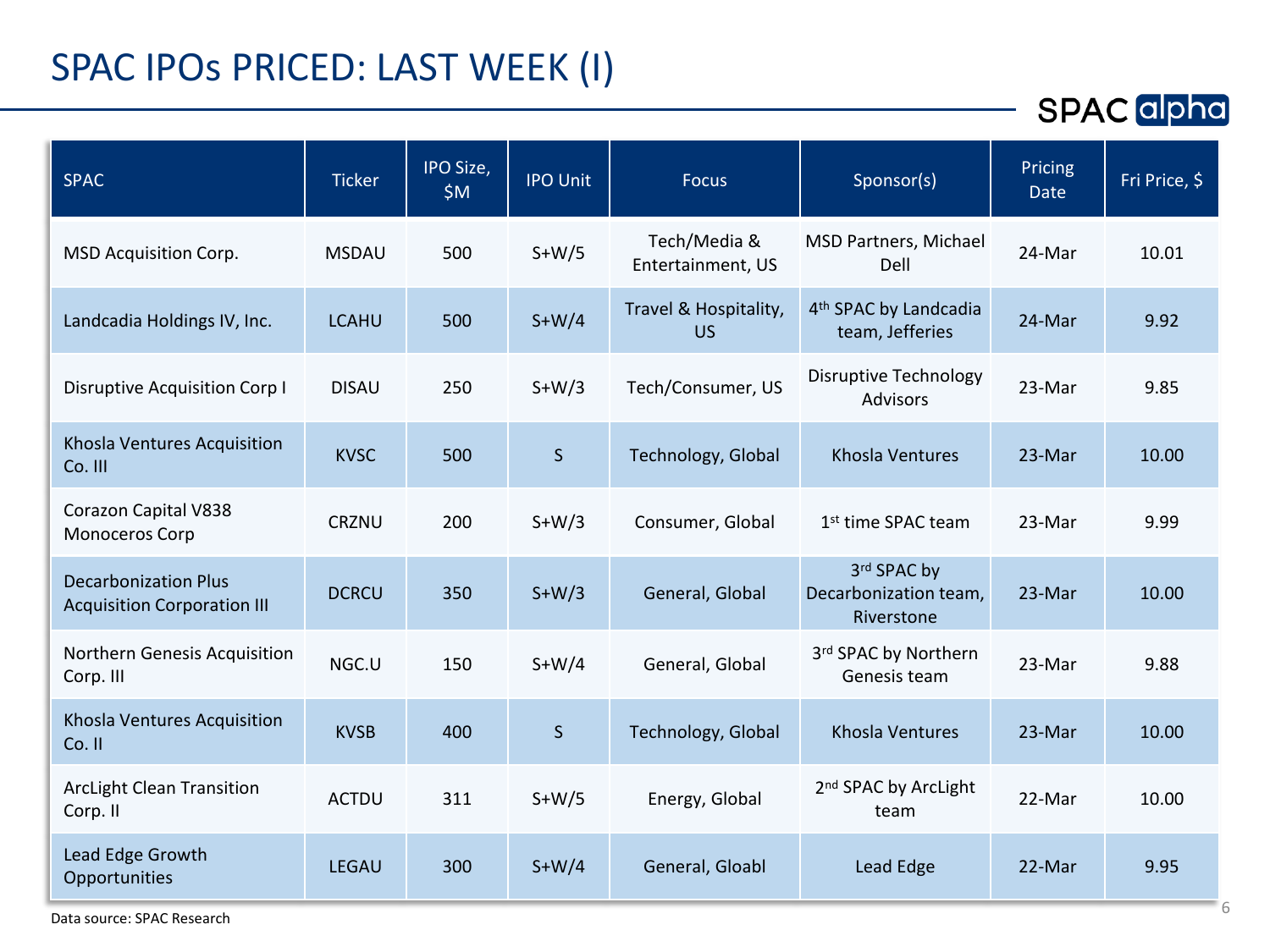## SPAC IPOs PRICED: LAST WEEK (II)

| <b>SPAC</b>                                                | <b>Ticker</b> | IPO Size,<br>\$M\$ | <b>IPO Unit</b> | <b>Focus</b>                     | Sponsor(s)                                   | Pricing<br><b>Date</b> | Fri Price, \$ |
|------------------------------------------------------------|---------------|--------------------|-----------------|----------------------------------|----------------------------------------------|------------------------|---------------|
| <b>Glass Houses Acquisition</b><br>Corp.                   | <b>GLHAU</b>  | 200                | $S+W/2$         | Industrial, Global               | 1 <sup>st</sup> time SPAC team               | 22-Mar                 | 9.97          |
| Gores Guggenheim, Inc.                                     | <b>GGPIU</b>  | 750                | $S+W/5$         | General, Global                  | The Gores Group,<br>Guggenheim               | 22-Mar                 | 10.00         |
| <b>Newbury Street Acquisition</b><br>Corporation           | <b>NBSTU</b>  | 120                | $S+W/2$         | Media &<br>Entertainment, Global | 1 <sup>st</sup> time SPAC team               | 22-Mar                 | 9.90          |
| <b>Supernova Partners</b><br>Acquisition Company III, Ltd. | STRE.U        | 250                | $S+W/5$         | Technology, Global               | 3rd SPAC by Supernova<br>team                | 22-Mar                 | 10.01         |
| TB SA Acquisition Corp                                     | <b>TBSAU</b>  | 200                | $S+W/3$         | General, EEMEA                   | <b>TowerBrook Capital</b><br>Partners        | 22-Mar                 | 9.89          |
| <b>NextGen Acquisition Corp. II</b>                        | <b>NGCAU</b>  | 350                | $S+W/5$         | General, Global                  | 2 <sup>nd</sup> SPAC by NextGen<br>team      | 22-Mar                 | 9.90          |
| Virgin Group Acquisition<br>Corp. II                       | VGII.U        | 350                | $S+W/5$         | Consumer, Global                 | 2 <sup>nd</sup> SPAC by Virgin<br>Group team | 22-Mar                 | 10.00         |
| <b>Magnum Opus Acquisition</b><br>Limited                  | OPA.U         | 200                | $S+W/2$         | General, Asia                    | L <sub>2</sub> Capital                       | 22-Mar                 | 10.00         |
| Dragoneer Growth<br><b>Opportunities Corp. III</b>         | <b>DGNU</b>   | 400                | S               | General, Global                  | 3rd SPAC by Dragoneer<br>team                | 22-Mar                 | 10.10         |
| <b>Rocket Internet Growth</b><br>Opportunities Corp.       | RKTA.U        | 250                | $S+W/4$         | Technology, Global               | <b>Rocket Internet SE</b>                    | 22-Mar                 | 10.00         |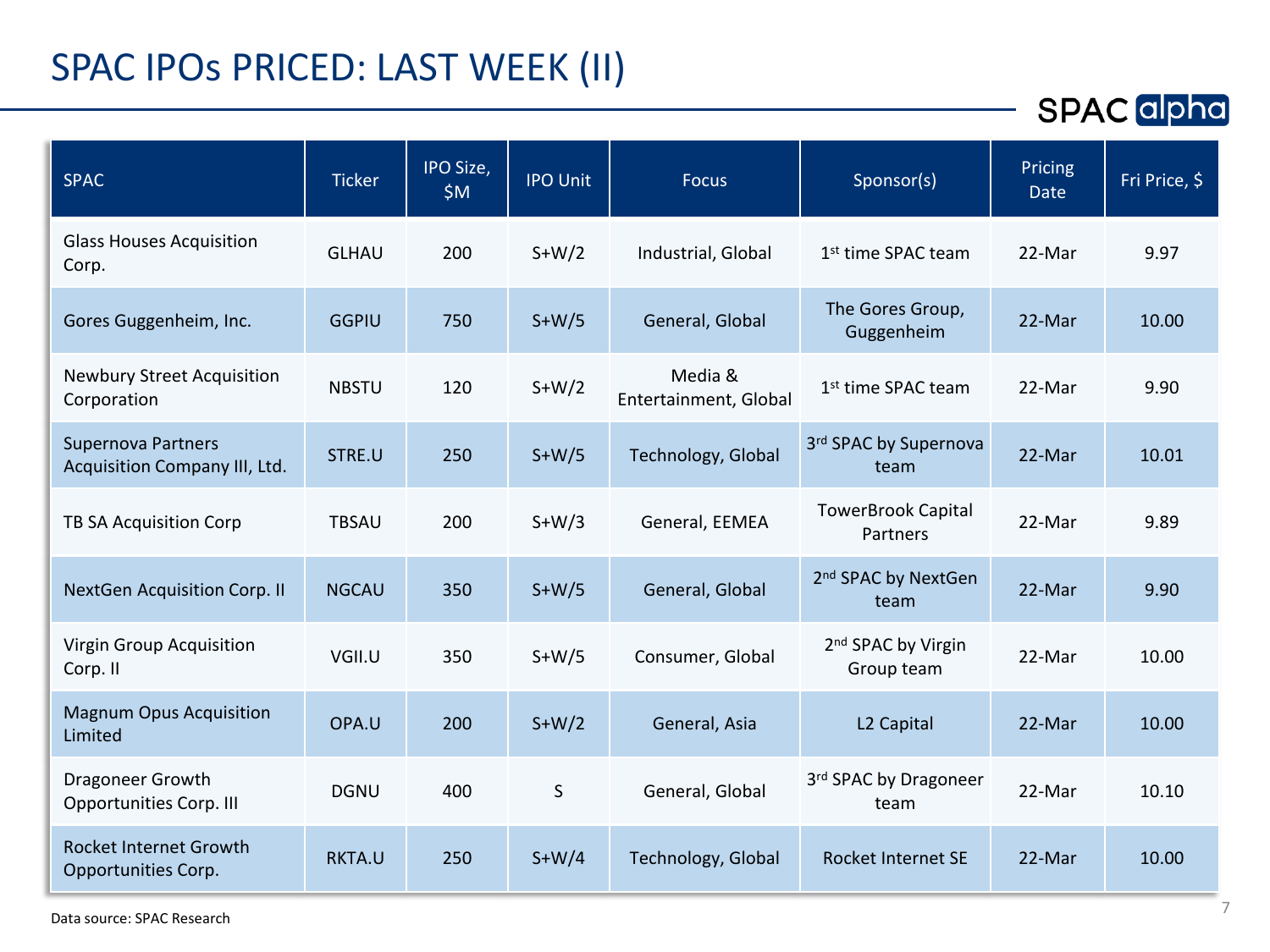## SPAC S-1 FILINGS: LAST WEEK (I)

| <b>Ticker</b> | <b>Filed IPO</b><br>Size, \$M | <b>IPO Unit</b> | <b>Focus</b>       | Sponsor(s)                                       | <b>Filing</b><br>Date |
|---------------|-------------------------------|-----------------|--------------------|--------------------------------------------------|-----------------------|
| SACQ.U        | 250                           | $S+W/3$         | General, Global    | 1 <sup>st</sup> time SPAC team                   | 26-Mar                |
| PBRM.U        | 125                           | $S+W/2$         | General, Global    | 1 <sup>st</sup> time SPAC team                   | 26-Mar                |
| CNDB.U        | 250                           | $S+W/3$         | Financial, Global  | 3rd SPAC by Concord<br>team                      | 26-Mar                |
| CNDA.U        | 250                           | $S+W/3$         | Financial, Global  | 2 <sup>nd</sup> SPAC by Concord<br>team          | 26-Mar                |
| CEAS.U        | 250                           | $S+W/3$         | Industrial, Global | <b>CEA Group, Navigation</b><br>Capital          | 26-Mar                |
| <b>SCICU</b>  | 125                           | $S+W/4$         | Consumer, Global   | 3rd SPAC by Science<br>Partners team             | 26-Mar                |
| <b>SCIBU</b>  | 200                           | $S+W/4$         | Consumer, Global   | 2 <sup>nd</sup> SPAC by Science<br>Partners team | 26-Mar                |
| CRUB.U        | 350                           | $S+W/4$         | Technology, Global | 3rd SPAC by Crucible<br>team                     | 26-Mar                |
| CRUA.U        | 200                           | $S+W/4$         | Technology, Global | 2 <sup>nd</sup> SPAC by Crucible<br>team         | 26-Mar                |
| ISAP.U        | 200                           | $S+W/5$         | Technology, EEMEA  | Pitango Venture<br>Capital, Amplify,<br>Sphera   | 26-Mar                |
|               |                               |                 |                    |                                                  |                       |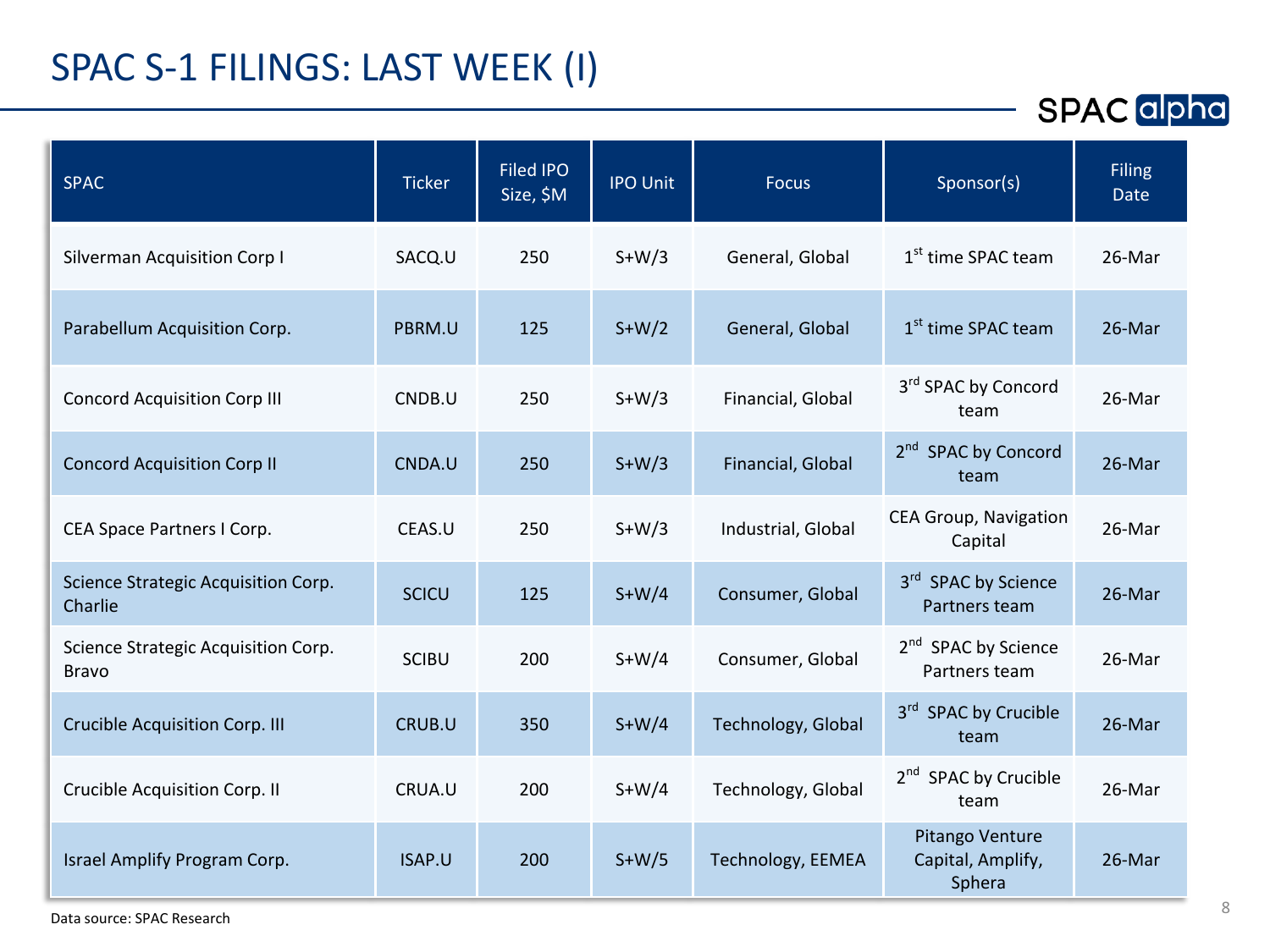# SPAC S-1 FILINGS: LAST WEEK (II)

| <b>SPAC</b> alpha |  |
|-------------------|--|
|-------------------|--|

| <b>SPAC</b>                                           | <b>Ticker</b> | <b>Filed IPO</b><br>Size, \$M | <b>IPO Unit</b> | <b>Focus</b>                     | Sponsor(s)                                | <b>Filing</b><br><b>Date</b> |
|-------------------------------------------------------|---------------|-------------------------------|-----------------|----------------------------------|-------------------------------------------|------------------------------|
| Mercury Ecommerce Acquisition Corp.                   | <b>MEACU</b>  | 175                           | $S+W/2$         | Technology, US                   | 1 <sup>st</sup> time SPAC team            | 25-Mar                       |
| Venice Brands Acquisition Corp. I                     | VBAQ.U        | 150                           | $S+W/2$         | Consumer, Global                 | 1 <sup>st</sup> time SPAC team            | 25-Mar                       |
| Jackson Acquisition Company                           | RJAC.U        | 300                           | $S+W/3$         | Healthcare, Global               | Jackson Investment<br>Group               | 25-Mar                       |
| Falcon Acquisition Corp.                              |               | 250                           | $S+W/3$         | General, Global                  | 1 <sup>st</sup> time SPAC team            | 25-Mar                       |
| <b>Aperture Acquisition Corp</b>                      | APCPU         | 350                           | $S+W/5$         | General, Global                  | <b>Centerbridge Partners</b>              | 25-Mar                       |
| <b>Project Energy Reimagined Acquisition</b><br>Corp. | <b>PEGRU</b>  | 300                           | $S+W/3$         | Energy, Global                   | <b>EWI Capital</b>                        | 25-Mar                       |
| OS Acquisition Corp.                                  | <b>OSAAU</b>  | 150                           | $S+W/3$         | Healthcare, Global               | 1 <sup>st</sup> time SPAC team            | 24-Mar                       |
| Ascendant Digital Acquisition Corp. II                |               | 300                           | $S+W/3$         | Media &<br>Entertainment, Global | 2 <sup>nd</sup> SPAC by Ascendant<br>team | 24-Mar                       |
| <b>Spartan Acquisition Corp. IV</b>                   |               | 400                           | $S+W/5$         | Energy, US                       | 4 <sup>th</sup> SPAC by Spartan<br>team   | 24-Mar                       |
| NewHold Investment Corp. II                           | <b>NHLDU</b>  | 175                           | $S+W/4$         | Industrial, Global               | 2 <sup>nd</sup> SPAC by NewHold<br>team   | 24-Mar                       |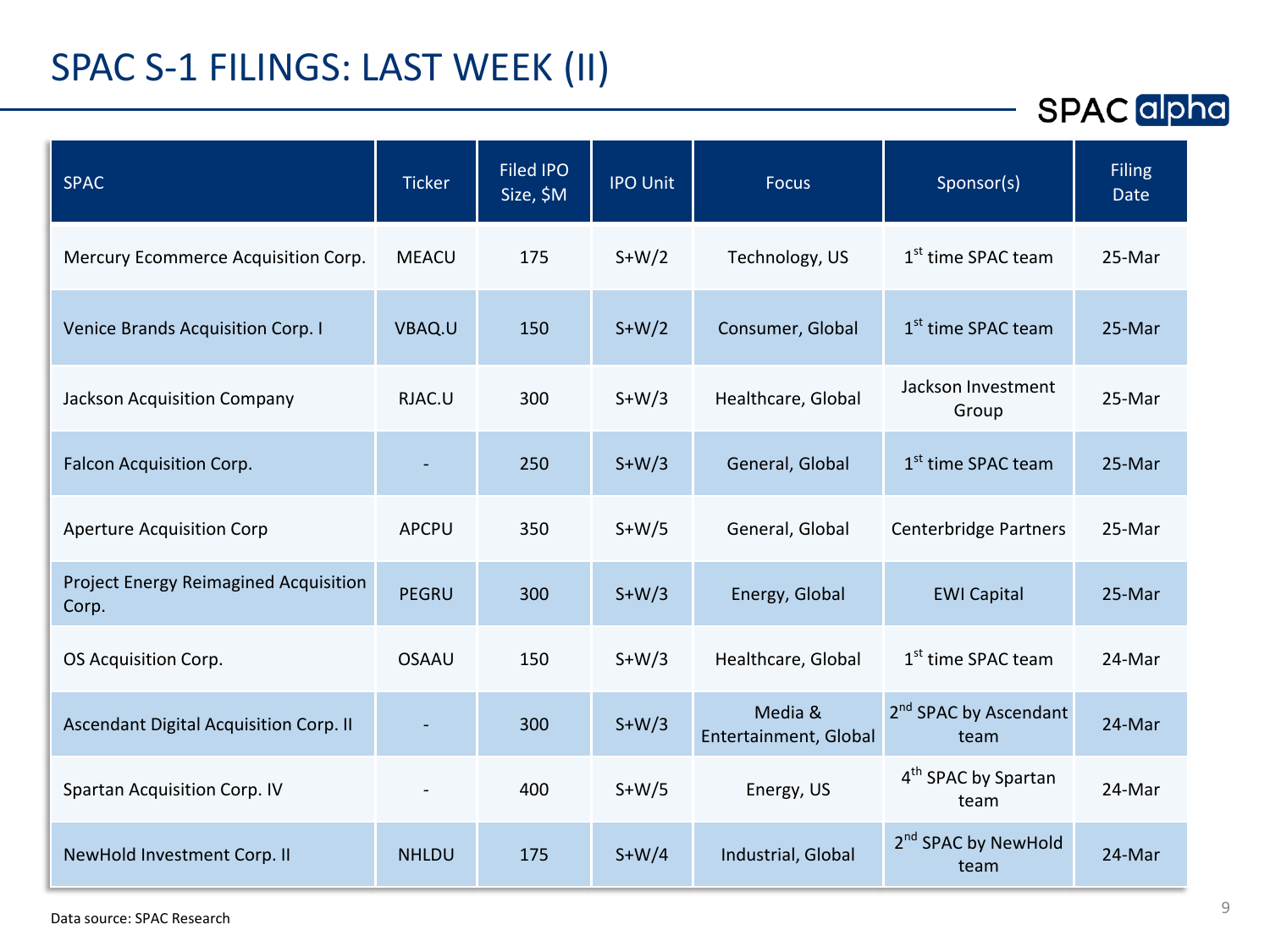## SPAC S-1 FILINGS: LAST WEEK (III)

| <b>SPAC</b>                                | <b>Ticker</b> | <b>Filed IPO</b><br>Size, \$M | <b>IPO Unit</b> | <b>Focus</b>       | Sponsor(s)                                          | <b>Filing</b><br>Date |
|--------------------------------------------|---------------|-------------------------------|-----------------|--------------------|-----------------------------------------------------|-----------------------|
| Artisan Acquisiton Corp.                   | <b>ARTAU</b>  | 300                           | $S+W/3$         | General, Asia      | 1 <sup>st</sup> time SPAC team                      | 24-Mar                |
| <b>Modiv Acquistion Corp</b>               | <b>MACSU</b>  | 100                           | $S+W$           | General, Global    | Modiv                                               | 24-Mar                |
| Hony Capital Acquisition Corp.             | HCCA.U        | 300                           | $S+W/4$         | Technology, Asia   | Hony Capital                                        | 24-Mar                |
| <b>Horizon Acquisition Corporation III</b> | <b>HZNAU</b>  | 500                           | $S+W/4$         | General, Global    | 3 <sup>rd</sup> SPAC by Horizon<br>team             | 24-Mar                |
| Siddhi Acquisition Corp.                   | SDHI.U        | 200                           | $S+W/3$         | Food, Global       | 1 <sup>st</sup> time SPAC team                      | 23-Mar                |
| Swiftmerge Acquisition Corp.               | <b>IVCPU</b>  | 250                           | $S+W/3$         | Consumer, Global   | <b>IVEST Consumer</b><br><b>Partners</b>            | 23-Mar                |
| Avanea Energy Acquisition Corp.            | <b>AVEAU</b>  | 200                           | $S+W/3$         | Energy, Global     | 1 <sup>st</sup> time SPAC team                      | 23-Mar                |
| Gateway Strategic Acquisition Co.          | GCSA.U        | 300                           | $S+W/2$         | General, Global    | <b>Gaw Capital Partners</b>                         | 23-Mar                |
| Andretti Acquisition Corp.                 | WNNR.U        | 250                           | $S+W/2$         | Automotive, Global | 1 <sup>st</sup> time SPAC team,<br>Michael Andretti | 23-Mar                |
| <b>Altamont Pharma Acquisition Corp</b>    | <b>ATLPU</b>  | 100                           | $S+W$           | Healthcare, Europe | Altamont<br>Pharmaceutical<br><b>Holdings</b>       | 23-Mar                |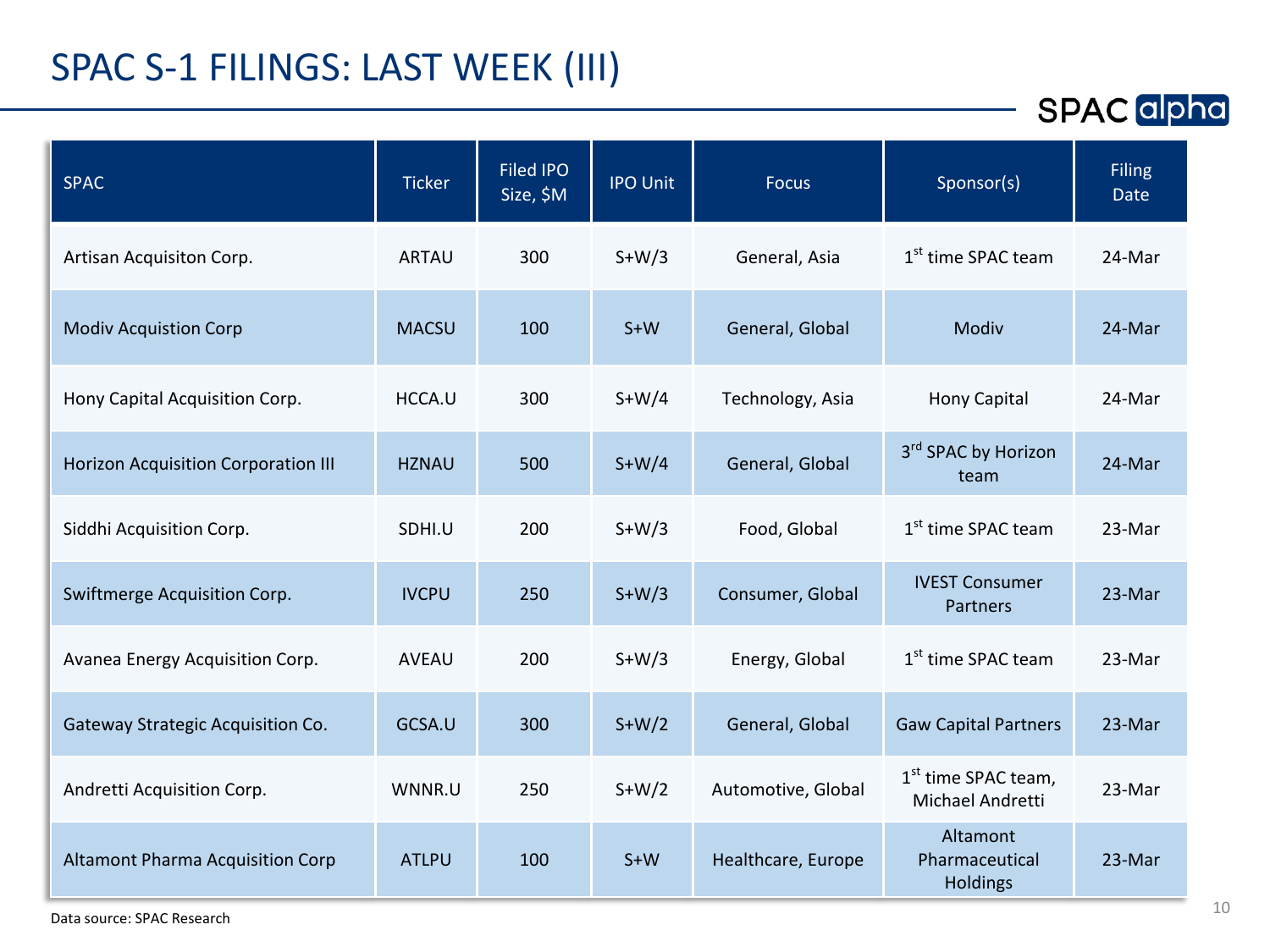### SPAC S-1 FILINGS: LAST WEEK (IV)

| <b>SPAC</b>                           | <b>Ticker</b> | Filed IPO<br>Size, \$M | <b>IPO Unit</b> | <b>Focus</b>       | Sponsor(s)                                      | <b>Filing</b><br>Date |
|---------------------------------------|---------------|------------------------|-----------------|--------------------|-------------------------------------------------|-----------------------|
| Category Leader Partner Corp 1        | CATLU         | 200                    | $S+W/2$         | Technology, Global | 1 <sup>st</sup> time SPAC team                  | 22-Mar                |
| Industrial Tech Acquisitions II, Inc. | <b>ITAQU</b>  | 150                    | $S+W/2$         | Industrial, Global | 2 <sup>nd</sup> SPAC by Industrial<br>Tech team | 22-Mar                |
| Jeneration Acquisition Corporation    | <b>JACAU</b>  | 300                    | $S+W/4$         | Technology, Asia   | Jeneration Group                                | 22-Mar                |
| <b>Good Commerce Acquisition Corp</b> |               | 200                    | $S+W/3$         | Consumer, Global   | 1 <sup>st</sup> time SPAC team                  | 22-Mar                |
| Lazard Healthcare Acquisition Corp. I | LHCAU         | 250                    | $S+W/5$         | Healthcare, Global | 3rd SPAC by Lazard<br>team                      | 22-Mar                |
| Lazard Fintech Acquisition Corp. I    | <b>LFTAU</b>  | 250                    | $S+W/5$         | Technology, Global | 2 <sup>nd</sup> SPAC by Lazard<br>team          | 22-Mar                |
| Hunt Companies Acquisition Corp. I    | HTAQ.U        | 200                    | $S+W/2$         | Energy, Global     | <b>Hunt Companies</b>                           | 22-Mar                |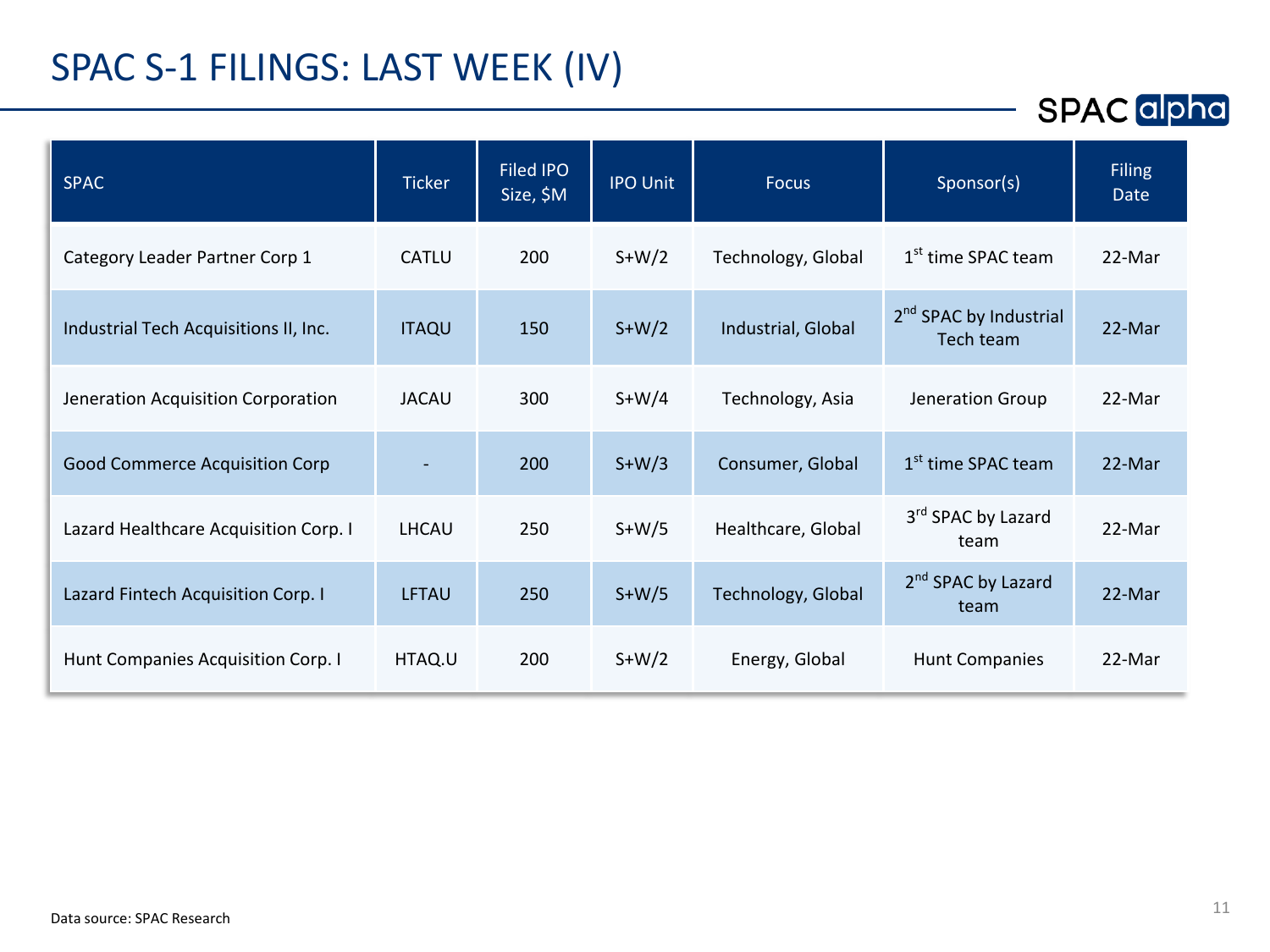# LIVE IBCs (I)

**SPAC** alpha

| <b>SPAC</b>                                                  | <b>Ticker</b> | <b>Target</b>              | <b>Focus</b>                      | EV, \$M | EV/IPO | <b>IBCs</b><br>Announced | Fri Price, \$ |
|--------------------------------------------------------------|---------------|----------------------------|-----------------------------------|---------|--------|--------------------------|---------------|
| <b>Spring Valley Acquisition</b><br>Corp.                    | SV            | AeroFarms                  | Industrial,<br><b>US</b>          | 1,067   | 4.6x   | 26-Mar                   | 10.06         |
| <b>BowX Acquisition Corp.</b>                                | <b>BOWX</b>   | WeWork                     | Real Estate,<br>Global            | 8,966   | 18.6x  | 26-Mar                   | 11.71         |
| <b>Genesis Park Acquisition</b><br>Corp.                     | <b>GNPK</b>   | Redwire                    | Industrial,<br>US                 | 615     | 3.8x   | 25-Mar                   | 10.55         |
| <b>Chardan Healthcare</b><br>Acquisition 2 Corp.             | <b>CHAQ</b>   | Renovacor                  | Healthcare,<br><b>US</b>          | 85      | 1.0x   | 23-Mar                   | 10.11         |
| Jaws Spitfire Acquisition<br>Corporation                     | <b>SPFR</b>   | Velo3D                     | Industrial,<br><b>US</b>          | 1,614   | 4.7x   | 23-Mar                   | 10.51         |
| <b>Malacca Straits Acquisition</b><br><b>Company Limited</b> | <b>MLAC</b>   | <b>Asia Vision Network</b> | Media &<br>Entertainment,<br>Asia | 573     | 4.0x   | 22-Mar                   | 9.91          |
| Thoma Bravo Advantage                                        | <b>TBA</b>    | ironSource                 | Technology,<br>EEMEA              | 10,334  | 10.3x  | 22-Mar                   | 10.40         |
| <b>SC Health Corporation</b>                                 | <b>SCPE</b>   | <b>Rockley Photonics</b>   | Technology,<br>Global             | 1,215   | 7.0x   | 19-Mar                   | 10.13         |
| Industrial Tech Acquisitions,<br>Inc.                        | <b>ITAC</b>   | <b>Arbe Robotics</b>       | Automotive,<br><b>EEMEA</b>       | 572     | 7.4x   | 18-Mar                   | 10.05         |
| <b>Supernova Partners</b><br>Acquisition Company, Inc.       | <b>SPNV</b>   | Offerpad                   | Real Estate,<br><b>US</b>         | 2,368   | 5.9x   | 18-Mar                   | 10.05         |

<sup>12</sup> Data source: SPAC Research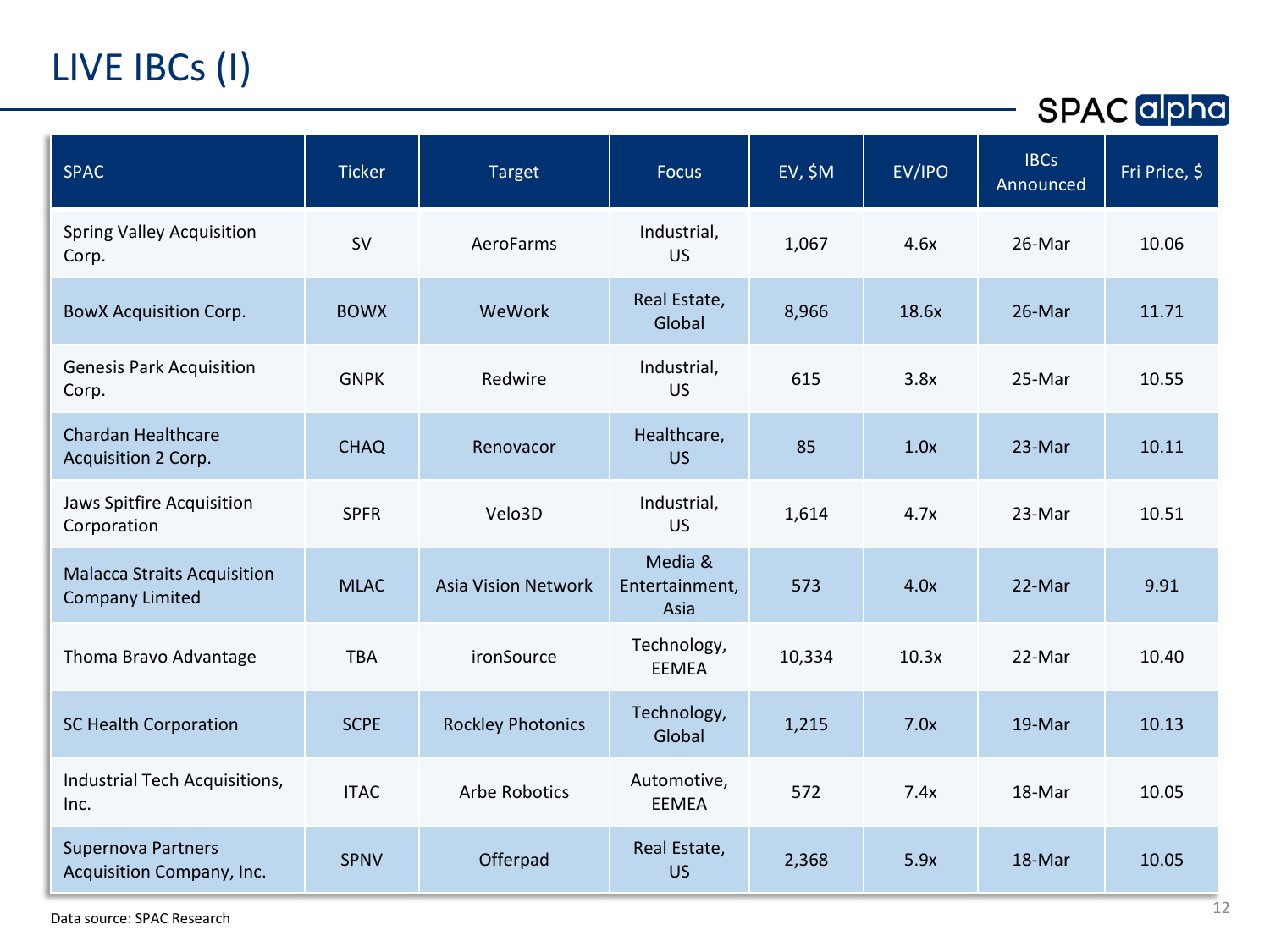# LIVE IBCs (II)

| <b>SPAC</b>                                  | <b>Ticker</b> | <b>Target</b>                                       | <b>Focus</b>             | EV, \$M | EV/IPO | <b>IBCs</b><br>Announced | Fri Price, \$ |
|----------------------------------------------|---------------|-----------------------------------------------------|--------------------------|---------|--------|--------------------------|---------------|
| FinTech Acquisition Corp. V                  | <b>FTCV</b>   | eToro                                               | Financial,<br>Global     | 9,600   | 38.4x  | 16-Mar                   | 11.90         |
| Greenrose Acquisition Corp.                  | <b>GNRS</b>   | Shango, Futureworks,<br>Theraplant, True<br>Harvest | Cannabis,<br><b>US</b>   | 316     | 1.8x   | 15-Mar                   | 9.96          |
| LGL Systems Acquisition Corp.                | <b>DFNS</b>   | IronNet Cybersecurity                               | Technology,<br><b>US</b> | 927     | 5.4x   | 15-Mar                   | 9.98          |
| Research Alliance Corp. I                    | <b>RACA</b>   | POINT Biopharma                                     | Healthcare,<br><b>US</b> | 639     | 4.7x   | 15-Mar                   | 10.71         |
| <b>Cerberus Telecom Acquisition</b><br>Corp. | <b>CTAC</b>   | <b>KORE Wireless</b>                                | Technology,<br>US        | 1,014   | 3.9x   | 12-Mar                   | 9.90          |
| Empower Ltd.                                 | <b>EMPW</b>   | Holley                                              | Automotive,<br><b>US</b> | 1,643   | 6.6x   | 12-Mar                   | 9.98          |
| Motion Acquisition Corp.                     | <b>MOTN</b>   | DocGo                                               | Healthcare,<br><b>US</b> | 900     | 7.8x   | 9-Mar                    | 9.93          |
| dMY Technology Group, Inc.<br>III            | <b>DMYI</b>   | <b>lonQ</b>                                         | Technology,<br><b>US</b> | 1,377   | 4.6x   | 8-Mar                    | 10.52         |
| NewHold Investment Corp.                     | <b>NHIC</b>   | <b>Evolv Technology</b>                             | Technology,<br><b>US</b> | 1,325   | 7.7x   | 8-Mar                    | 10.08         |
| <b>New Beginnings Acquisition</b><br>Corp.   | <b>NBA</b>    | Airspan Networks                                    | Technology,<br><b>US</b> | 822     | 7.7x   | 8-Mar                    | 9.95          |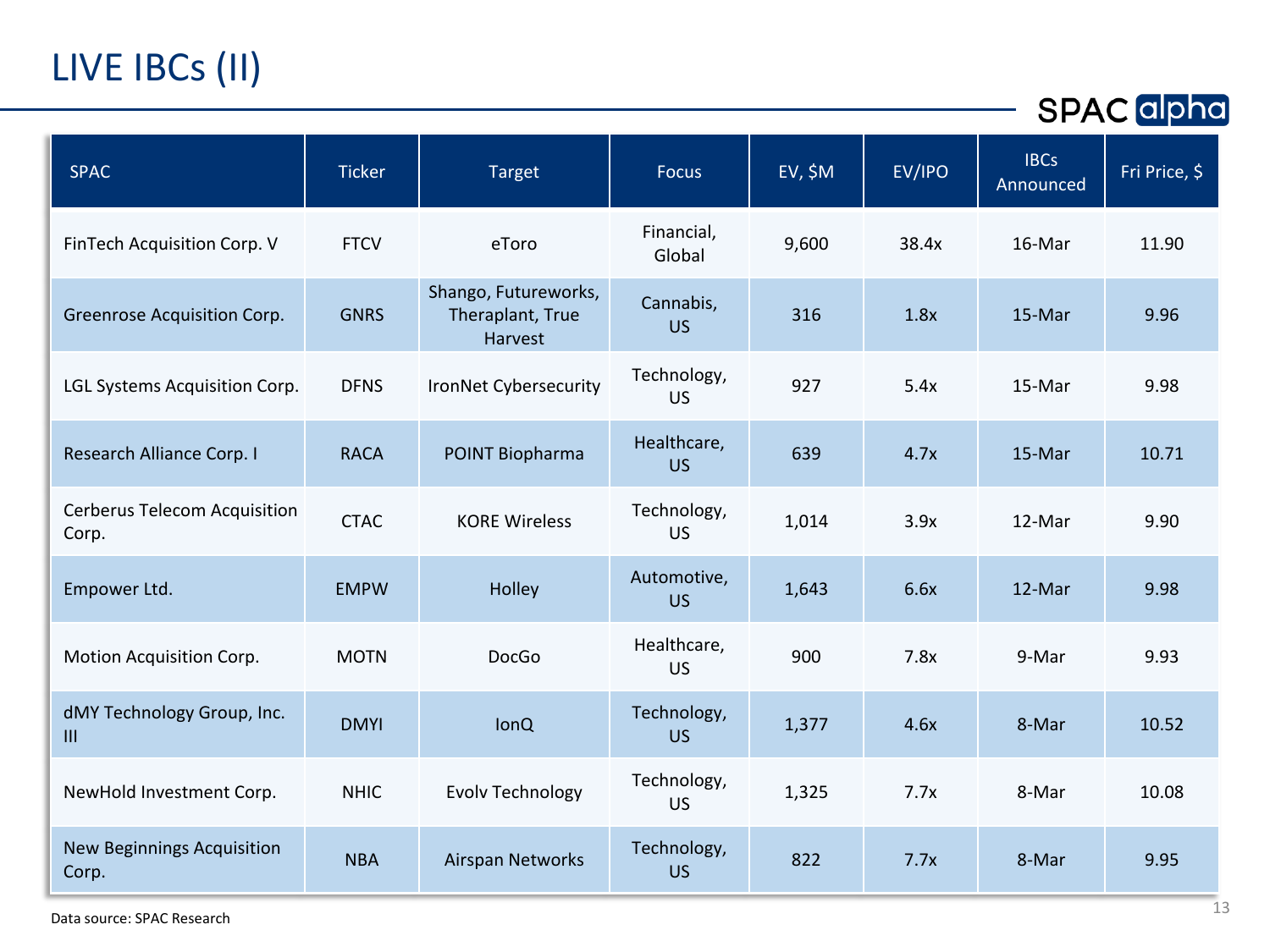# LIVE IBCs (III)

| <b>SPAC</b>                                           | <b>Ticker</b> | <b>Target</b>        | <b>Focus</b>                              | $EV, \$M$ | EV/IPO | <b>IBCs</b><br>Announced | Fri Price, \$ |
|-------------------------------------------------------|---------------|----------------------|-------------------------------------------|-----------|--------|--------------------------|---------------|
| Good Works Acquisition Corp.                          | <b>GWAC</b>   | <b>Cipher Mining</b> | Technology,<br><b>US</b>                  | 2,000     | 11.8x  | 5-Mar                    | 10.64         |
| <b>Sustainable Opportunities</b><br>Acquisition Corp. | <b>SOAC</b>   | DeepGreen Metals     | Materials,<br>Global                      | 2,378     | 7.9x   | 4-Mar                    | 9.98          |
| <b>Reinvent Technology Partners</b><br>Z              | <b>RTPZ</b>   | Hippo                | Financial,<br>US                          | 5,057     | 22x    | 4-Mar                    | 10.18         |
| Vistas Media Acquisition<br>Company Inc.              | <b>VMAC</b>   | Anghami              | Media &<br>Entertainment,<br><b>EEMEA</b> | 220       | 2.2x   | 3-Mar                    | 9.93          |
| Capitol Investment Corp. V                            | CAP           | Doma                 | Real Estate,<br><b>US</b>                 | 3,030     | 8.8x   | 2-Mar                    | 9.96          |
| <b>Ascendant Digital Acquisition</b><br>Corp.         | <b>ACND</b>   | <b>Beacon Street</b> | Financial,<br><b>US</b>                   | 3,000     | 7.2x   | 2-Mar                    | 9.92          |
| Tailwind Acquisition Corp.                            | <b>TWND</b>   | <b>QOMPLX</b>        | Technology,<br><b>US</b>                  | 1,173     | 3.5x   | 1-Mar                    | 9.99          |
| <b>Vector Acquisition</b><br>Corporation              | <b>VACQ</b>   | Rocket Lab           | Industrial,<br><b>US</b>                  | 4,082     | 12.8x  | 1-Mar                    | 11.68         |
| NavSight Holdings Inc.                                | <b>NSH</b>    | Spire Global         | Technology,<br><b>US</b>                  | 1,230     | 5.3x   | 1-Mar                    | 10.05         |
| <b>Reinvent Technology Partners</b>                   | <b>RTP</b>    | <b>Joby Aviation</b> | Industrial,<br><b>US</b>                  | 4,629     | 6.7x   | 24-Feb                   | 10.18         |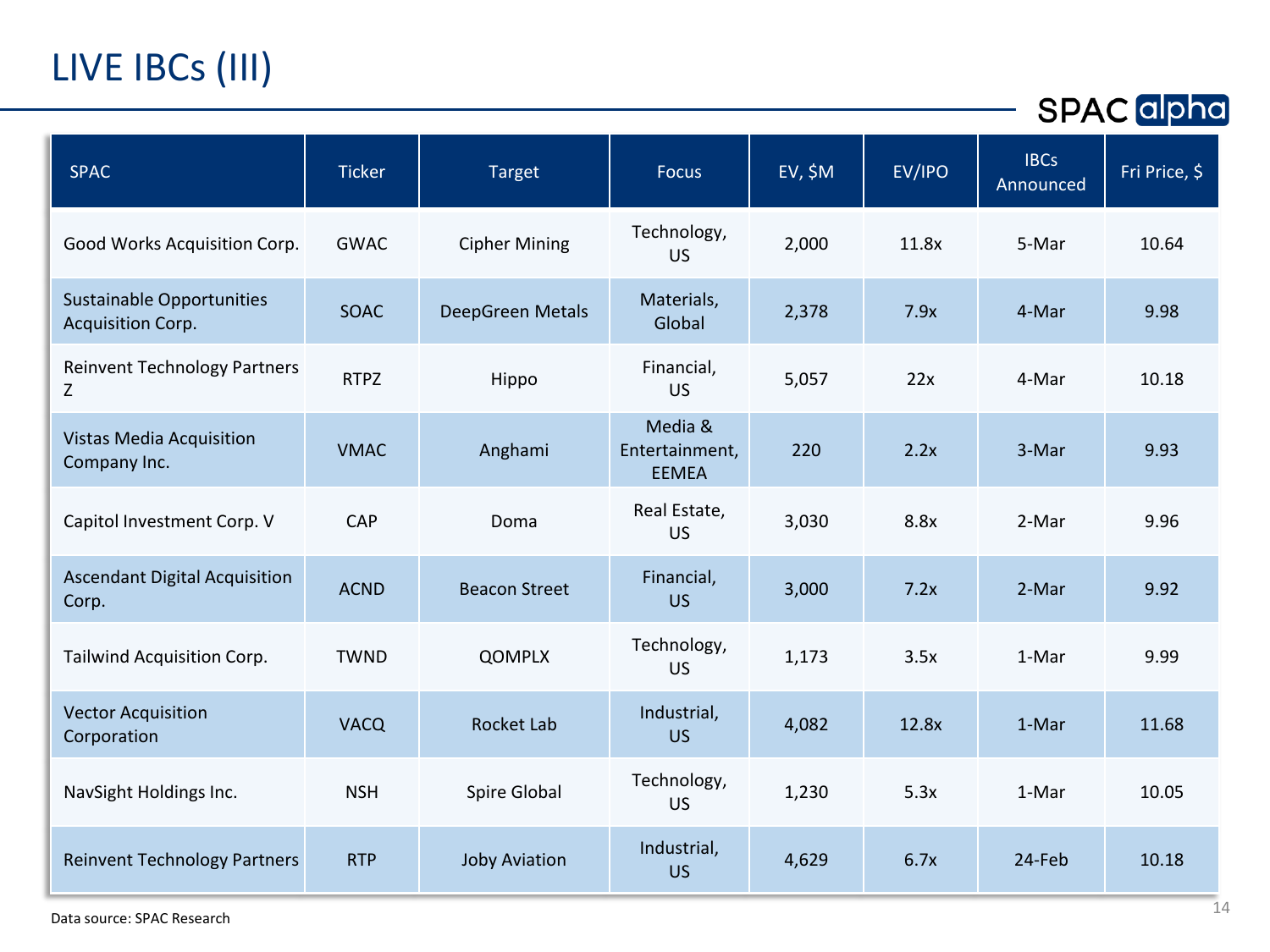# LIVE IBCs (IV)

| <b>SPAC</b>                                               | <b>Ticker</b> | <b>Target</b>                    | <b>Focus</b>                     | EV, \$M | EV/IPO | <b>IBCs</b><br>Announced | Fri Price, \$ |
|-----------------------------------------------------------|---------------|----------------------------------|----------------------------------|---------|--------|--------------------------|---------------|
| one                                                       | <b>AONE</b>   | Markforged                       | Industrial,<br>US.               | 1,664   | 7.7x   | 24-Feb                   | 11.85         |
| <b>RMG Acquisition Corp. II</b>                           | <b>RMGB</b>   | <b>ReNew Power</b>               | Energy,<br>Asia                  | 7,846   | 22.7x  | 24-Feb                   | 9.97          |
| <b>Revolution Acceleration</b><br><b>Acquisition Corp</b> | <b>RAAC</b>   | <b>Berkshire Grey</b>            | Industrial,<br><b>US</b>         | 2,234   | 7.8x   | 24-Feb                   | 10.20         |
| Gores Holdings V, Inc.                                    | <b>GRSV</b>   | <b>Ardagh Metal</b><br>Packaging | Industrial,<br>Global            | 8,522   | 16.2x  | 23-Feb                   | 10.00         |
| Churchill Capital Corp IV                                 | <b>CCIV</b>   | <b>Lucid Motors</b>              | Automotive,<br>US.               | 19,591  | 9.5x   | 22-Feb                   | 23.02         |
| <b>Rodgers Silicon Valley</b><br><b>Acquisition Corp.</b> | <b>RSVA</b>   | Enovix                           | Industrial,<br><b>US</b>         | 1,128   | 4.9x   | 22-Feb                   | 13.91         |
| <b>Trident Acquisitions Corp.</b>                         | <b>TDAC</b>   | Lottery.com                      | Media &<br>Entertainment,<br>US. | 526     | 2.6x   | 22-Feb                   | 11.82         |
| <b>NextGen Acquisition</b><br>Corporation                 | <b>NGAC</b>   | Xos                              | Industrial,<br>US.               | 1,450   | 3.9x   | 22-Feb                   | 10.15         |
| Northern Star Investment<br>Corp. II                      | <b>NSTB</b>   | <b>Apex Clearing</b>             | Financial,<br><b>US</b>          | 4,662   | 11.7x  | 22-Feb                   | 9.94          |
| <b>Fortress Value Acquisition</b><br>Corp. II             | <b>FAII</b>   | <b>ATI Physical Therapy</b>      | Heathcare,<br><b>US</b>          | 2,450   | 7.1x   | 22-Feb                   | 9.98          |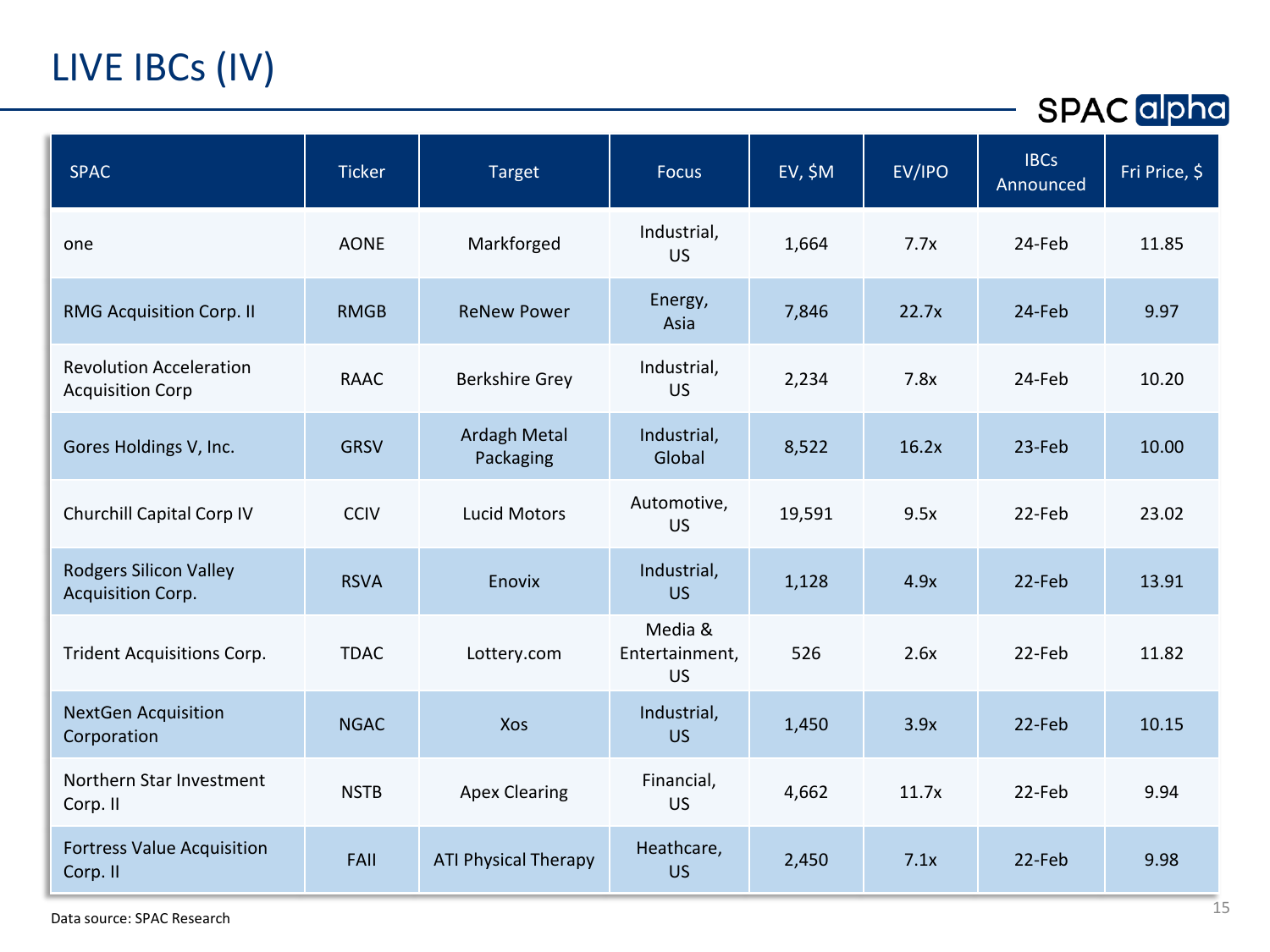# LIVE IBCs (V)

| <b>SPAC</b>                                   | <b>Ticker</b> | <b>Target</b>           | <b>Focus</b>             | EV, \$M | EV/IPO | <b>IBCs</b><br>Announced | Fri Price, \$ |
|-----------------------------------------------|---------------|-------------------------|--------------------------|---------|--------|--------------------------|---------------|
| <b>Starboard Value Acquisition</b><br>Corp.   | <b>SVAC</b>   | Cyxtera                 | Technology,<br>US        | 3,400   | 8.4x   | 22-Feb                   | 10.00         |
| <b>East Stone Acquisition</b><br>Corporation  | <b>ESSC</b>   | <b>JHD Holdings</b>     | Financial,<br>Asia       | 1,000   | 7.2x   | 18-Feb                   | 9.92          |
| <b>Osprey Technology</b><br>Acquisition Corp. | <b>SFTW</b>   | BlackSky                | Industrial,<br><b>US</b> | 1,106   | 3.5x   | 18-Feb                   | 10.70         |
| <b>HighCape Capital Acquisition</b><br>Corp.  | <b>CAPA</b>   | Quantum-Si              | Technology,<br><b>US</b> | 925     | 8.0x   | 18-Feb                   | 12.30         |
| Alpha Healthcare Acquisition<br>Corp.         | <b>AHAC</b>   | Humacyte                | Healthcare,<br><b>US</b> | 849     | 8.5x   | 17-Feb                   | 10.66         |
| CF Finance Acquisition Corp.<br>III           | <b>CFAC</b>   | AEye                    | Industrial,<br><b>US</b> | 2,003   | 8.7x   | 17-Feb                   | 10.05         |
| Artius Acquisition Inc.                       | AACQ          | <b>Origin Materials</b> | Materials,<br><b>US</b>  | 999     | 1.4x   | 17-Feb                   | 10.26         |
| Peridot Acquisition Corp.                     | <b>PDAC</b>   | Li-Cycle                | Industrial,<br><b>US</b> | 1,099   | 3.7x   | 16-Feb                   | 10.75         |
| Sandbridge Acquisition<br>Corporation         | <b>SBG</b>    | Owlet Baby Care         | Consumer,<br><b>US</b>   | 1,074   | 4.7x   | 16-Feb                   | 9.89          |
| <b>Fusion Acquisition Corp.</b>               | <b>FUSE</b>   | MoneyLion               | Financial,<br><b>US</b>  | 2,400   | 6.9x   | 12-Feb                   | 9.98          |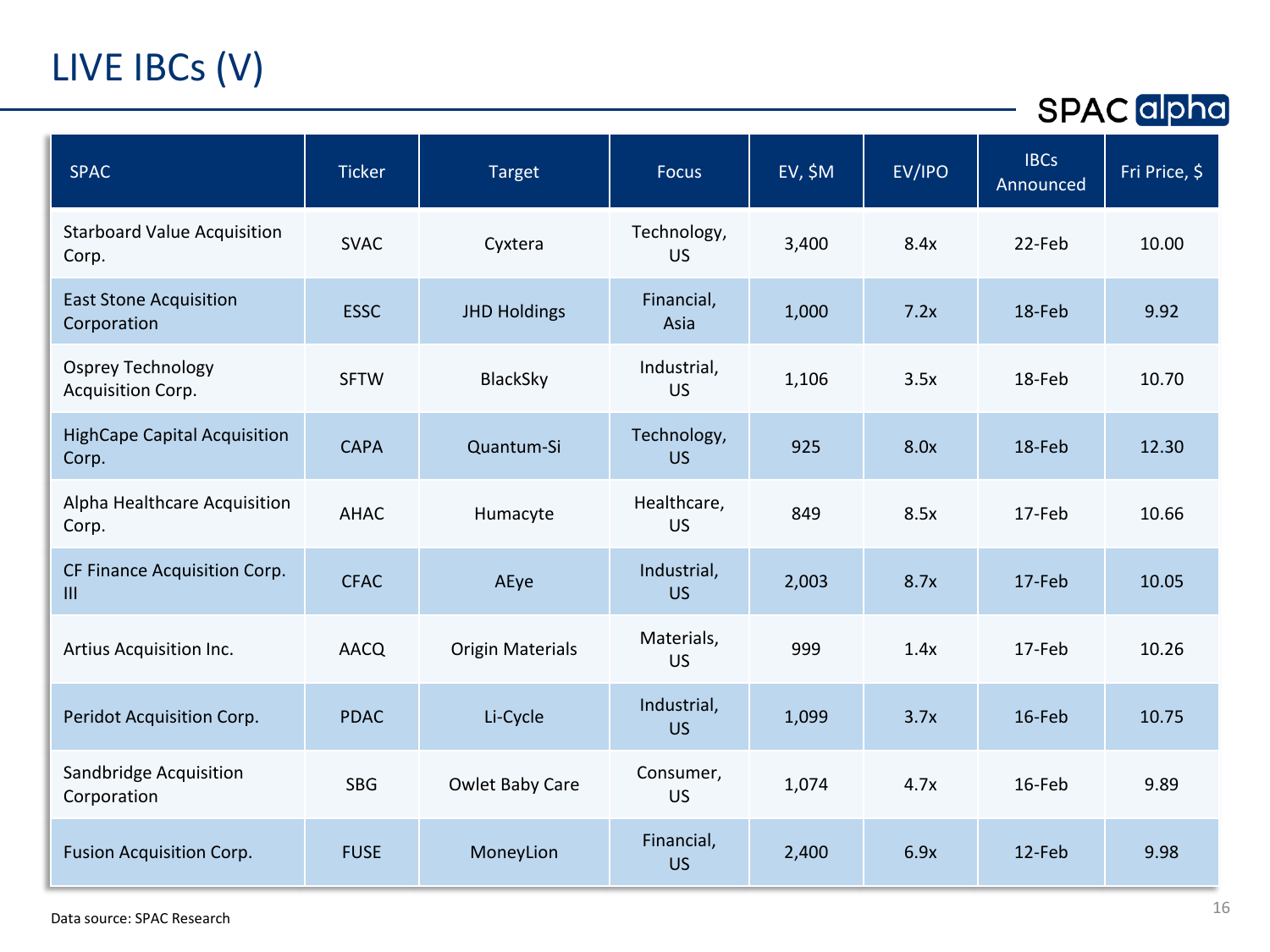# LIVE IBCs (VI)

| <b>SPAC</b>                                                   | <b>Ticker</b> | <b>Target</b>                | <b>Focus</b>             | EV, \$M | EV/IPO | <b>IBCs</b><br>Announced | Fri Price, \$ |
|---------------------------------------------------------------|---------------|------------------------------|--------------------------|---------|--------|--------------------------|---------------|
| <b>Falcon Capital Acquisition</b><br>Corp.                    | <b>FCAC</b>   | Sharecare                    | Healthcare,<br><b>US</b> | 3,750   | 10.9x  | 12-Feb                   | 9.93          |
| <b>Nebula Caravel Acquisition</b><br>Corp.                    | <b>NEBC</b>   | Rover                        | Consumer,<br><b>US</b>   | 1,355   | 4.9x   | 11-Feb                   | 10.01         |
| CM Life Sciences, Inc.                                        | <b>CMLF</b>   | Sema4                        | Healthcare,<br><b>US</b> | 2,071   | 4.7x   | 10-Feb                   | 14.13         |
| FG New America Acquisition<br>Corp.                           | <b>FGNA</b>   | <b>Opportunity Financial</b> | Financial,<br><b>US</b>  | 909     | 3.8x   | 10-Feb                   | 10.20         |
| Forest Road Acquisition Corp.                                 | <b>FRX</b>    | Beachbody                    | Consumer,<br><b>US</b>   | 2,934   | 9.8x   | 10-Feb                   | 10.25         |
| Atlas Crest Investment Corp.                                  | <b>ACIC</b>   | Archer                       | Industrial,<br><b>US</b> | 2,713   | 5.4x   | 10-Feb                   | 10.15         |
| <b>Decarbonization Plus</b><br><b>Acquisition Corporation</b> | <b>DCRB</b>   | <b>Hyzon Motors</b>          | Automotive,<br>Global    | 2,106   | 9.3x   | 9-Feb                    | 10.65         |
| GreenVision Acquisition Corp.                                 | <b>GRNV</b>   | Helbiz                       | Automotive,<br>Global    | 321     | 5.5x   | 8-Feb                    | 10.18         |
| <b>Tortoise Acquisition Corp. II</b>                          | <b>SNPR</b>   | Volta Industries             | Industrial,<br><b>US</b> | 1,422   | 4.1x   | 8-Feb                    | 10.98         |
| Gores Holdings VI, Inc.                                       | <b>GHVI</b>   | Matterport                   | Technology,<br><b>US</b> | 2,260   | 6.6x   | 8-Feb                    | 14.07         |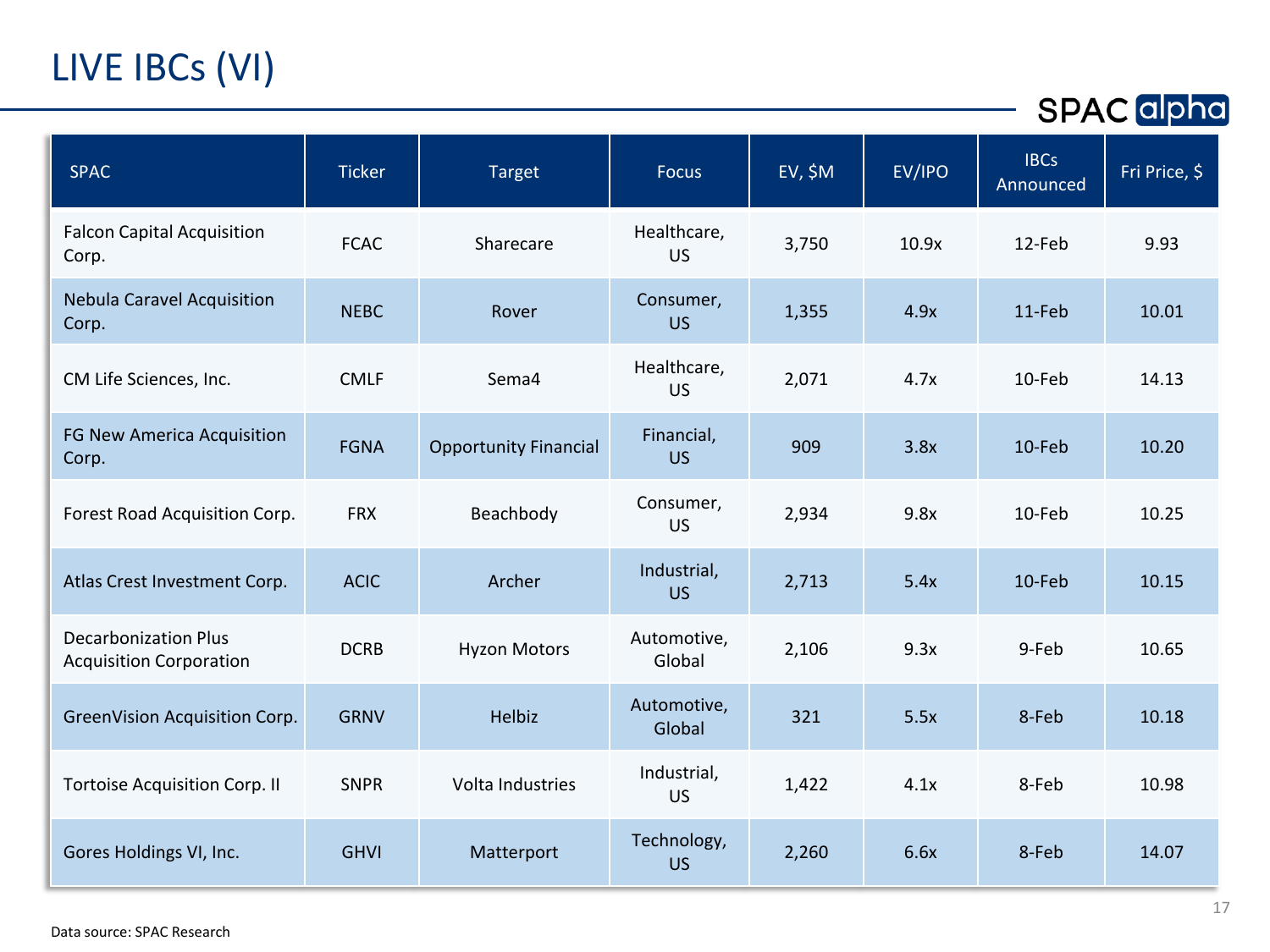# LIVE IBCs (VII)

| <b>SPAC</b>                                                 | <b>Ticker</b> | <b>Target</b>                      | Focus                                     | $EV, \$M$ | EV/IPO | <b>IBCs</b><br>Announced | Fri Price, \$ |
|-------------------------------------------------------------|---------------|------------------------------------|-------------------------------------------|-----------|--------|--------------------------|---------------|
| <b>ARYA Sciences Acquisition</b><br>Corp III                | <b>ARYA</b>   | Nautilus Biotechnology             | Healthcare,<br><b>US</b>                  | 905       | 6.0x   | 8-Feb                    | 12.84         |
| VG Acquisition Corp.                                        | <b>VGAC</b>   | 23andMe                            | Technology,<br><b>US</b>                  | 3,463     | 6.8x   | 4-Feb                    | 10.30         |
| Dragoneer Growth<br>Opportunities Corp.                     | <b>DGNR</b>   | <b>CCC</b> Information<br>Services | Technology,<br><b>US</b>                  | 7,049     | 10.2x  | 3-Feb                    | 10.27         |
| <b>FTAC Olympus Acquisition</b><br>Corp.                    | <b>FTOC</b>   | Payoneer                           | Financial,<br><b>US</b>                   | 3,271     | 4.3x   | 3-Feb                    | 10.80         |
| 10X Capital Venture<br><b>Acquisition Corp</b>              | <b>VCVC</b>   | <b>REE Automotive</b>              | Automotive,<br><b>EEMEA</b>               | 3,144     | 15.6x  | 3-Feb                    | 10.63         |
| Holicity Inc.                                               | <b>HOL</b>    | Astra                              | Industrial,<br><b>US</b>                  | 2,123     | 7.1x   | 2-Feb                    | 12.42         |
| Acies Acquisition Corp.                                     | <b>ACAC</b>   | PlayStudios                        | Media &<br>Entertainment,<br><b>US</b>    | 1,100     | 5.1x   | 1-Feb                    | 9.88          |
| Kismet Acquisition One Corp                                 | <b>KSMT</b>   | <b>Nexters Global</b>              | Media &<br>Entertainment,<br><b>EEMEA</b> | 1,900     | 7.6x   | 1-Feb                    | 9.93          |
| Leisure Acquisition Corp.                                   | <b>LACQ</b>   | <b>Ensysce Biosciences</b>         | Healthcare,<br><b>US</b>                  | 207       | 1.0x   | 1-Feb                    | 12.77         |
| <b>FAST Acquisition Corp.</b><br>Data source: SPAC Research | <b>FST</b>    | Fertitta Entertainment             | Travel &<br>Hospitality,<br><b>US</b>     | 6,715     | 33.6x  | 1-Feb                    | 12.72         |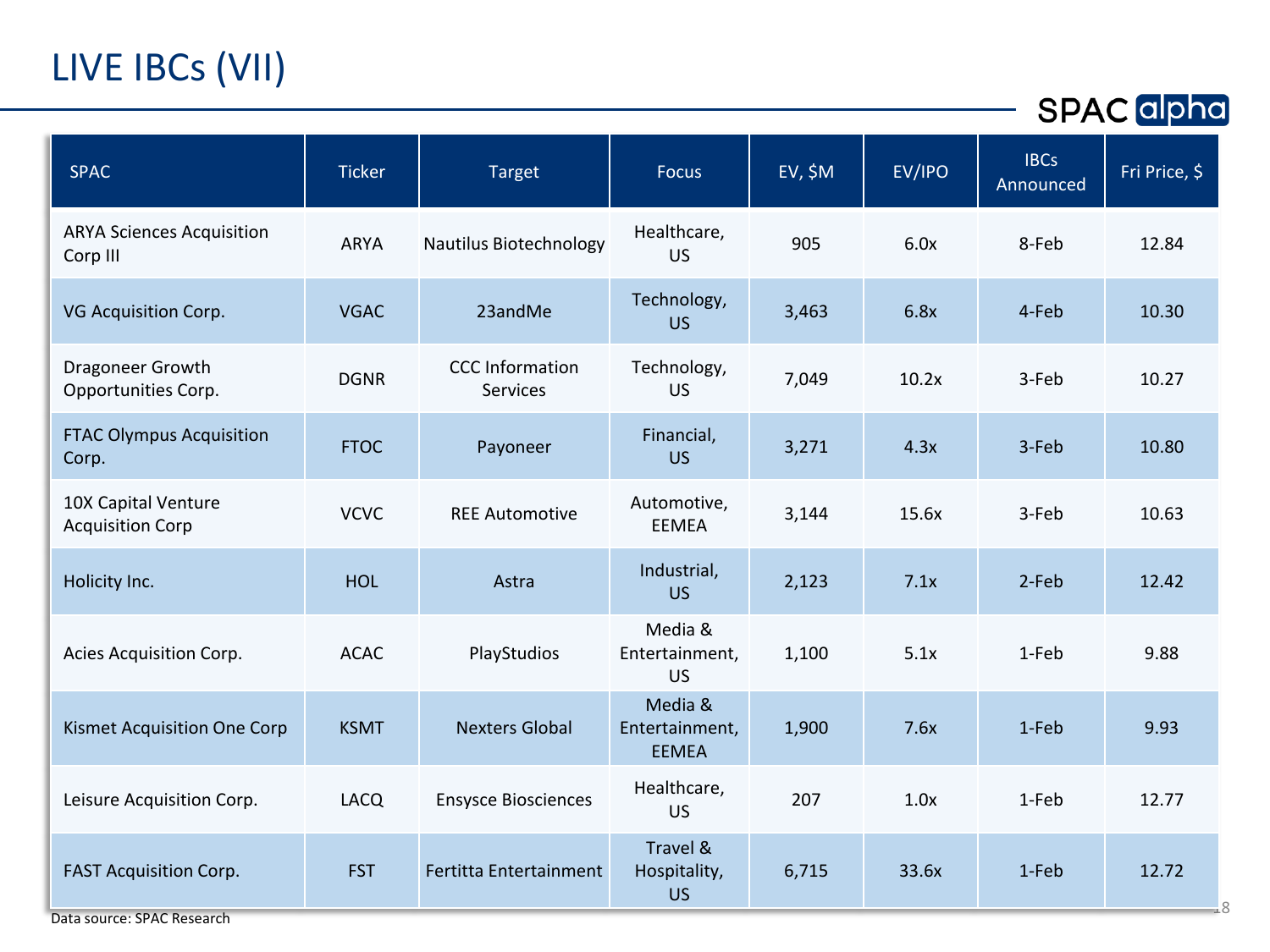# LIVE IBCs (VIII)

| <b>SPAC</b>                                     | <b>Ticker</b> | <b>Target</b>         | <b>Focus</b>                          | $EV, \$M$ | EV/IPO | <b>IBCs</b><br>Announced | Fri Price, \$ |
|-------------------------------------------------|---------------|-----------------------|---------------------------------------|-----------|--------|--------------------------|---------------|
| <b>Software Acquisition Group</b><br>Inc. II    | SAII          | Otonomo               | Technology,<br><b>EEMEA</b>           | 1,101     | 6.4x   | 1-Feb                    | 10.15         |
| <b>Aspirational Consumer</b><br>Lifestyle Corp. | <b>ASPL</b>   | Wheels Up             | Travel &<br>Hospitality,<br><b>US</b> | 2,100     | 8.8x   | 1-Feb                    | 10.03         |
| Tuscan Holdings Corp.                           | <b>THCB</b>   | Microvast             | Industrial,<br>US.                    | 2,403     | 8.7x   | 1-Feb                    | 12.48         |
| TPG Pace Tech Opportunities<br>Corp.            | <b>PACE</b>   | Nerdy                 | Technology,<br><b>US</b>              | 1,405     | 3.1x   | 29-Jan                   | 9.95          |
| Alussa Energy Acquisition<br>Corp.              | <b>ALUS</b>   | <b>FREYR</b>          | Industrial,<br>Europe                 | 529       | 1.8x   | 29-Jan                   | 10.13         |
| Andina Acquisition Corp. III                    | <b>ANDA</b>   | <b>Stryve Foods</b>   | Food,<br><b>US</b>                    | 170       | 1.6x   | 28-Jan                   | 10.27         |
| <b>Property Solutions Acquisition</b><br>Corp.  | <b>PSAC</b>   | <b>Faraday Future</b> | Technology,<br><b>US</b>              | 2,622     | 11.4x  | 28-Jan                   | 12.19         |
| <b>TS Innovation Acquisitions</b><br>Corp.      | <b>TSIA</b>   | Latch                 | Technology,<br><b>US</b>              | 1,053     | 3.5x   | 25-Jan                   | 10.99         |
| <b>Foley Trasimene Acquisition</b><br>Corp.     | <b>WPF</b>    | Alight                | Technology,<br><b>US</b>              | 7,300     | 7.1x   | $25$ -Jan                | 10.17         |
| Landcadia Holdings III, Inc.                    | <b>LCY</b>    | <b>Hillman Group</b>  | Industrial,<br><b>US</b>              | 2,642     | 4.6x   | $25 - Jan$               | 10.04         |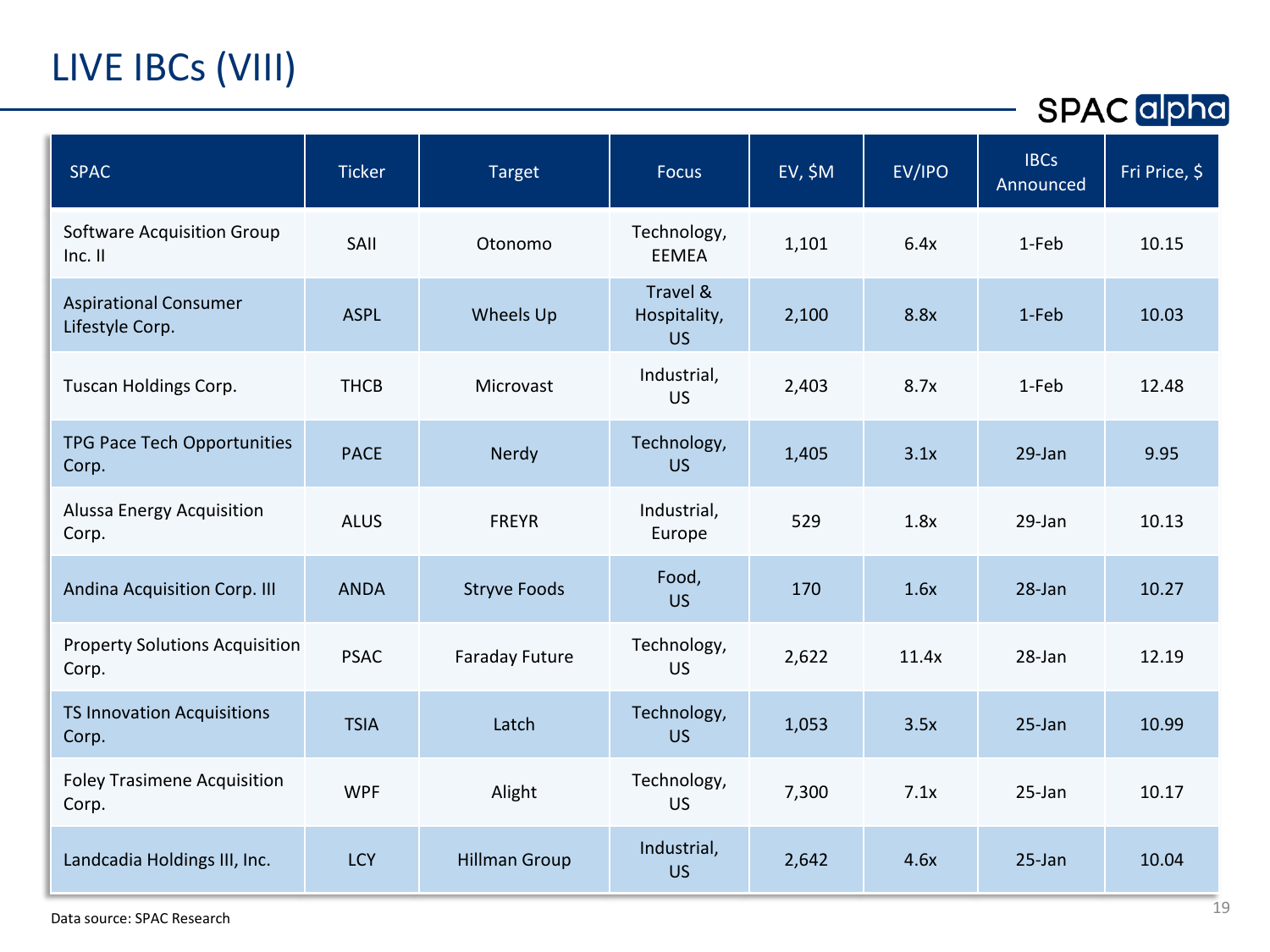# LIVE IBCs (IX)

| <b>SPAC</b>                                                                     | <b>Ticker</b> | <b>Target</b>             | <b>Focus</b>             | EV, \$M | EV/IPO | <b>IBCs</b><br>Announced | Fri Price, $\overline{\$}$ |
|---------------------------------------------------------------------------------|---------------|---------------------------|--------------------------|---------|--------|--------------------------|----------------------------|
| <b>Spartan Acquisition Corp. II</b>                                             | <b>SPRQ</b>   | <b>Sunlight Financial</b> | Financial,<br><b>US</b>  | 1,267   | 3.7x   | 25-Jan                   | 10.41                      |
| ION Acquisition Corp 1 Ltd.                                                     | <b>IACA</b>   | Taboola                   | Technology,<br><b>US</b> | 2,000   | 7.7x   | $25$ -Jan                | 10.16                      |
| <b>Climate Change Crisis Real</b><br><b>Impact I Acquisition</b><br>Corporation | CLII          | EVgo                      | Automotive,<br><b>US</b> | 2,056   | 8.9x   | $22$ -Jan                | 12.02                      |
| <b>Crescent Acquisition Corp</b>                                                | <b>CRSA</b>   | LiveVox                   | Technology,<br><b>US</b> | 840     | 3.4x   | $14$ -Jan                | 10.06                      |
| Hudson Executive Investment<br>Corp.                                            | <b>HEC</b>    | Talkspace                 | Healthcare,<br><b>US</b> | 1,400   | 3.4x   | $13$ -Jan                | 9.92                       |
| <b>ArcLight Clean Transition</b><br>Corp.                                       | <b>ACTC</b>   | Proterra                  | Automotive,<br><b>US</b> | 1,600   | 5.6x   | $12$ -Jan                | 16.25                      |
| <b>VPC Impact Acquisition</b><br>Holdings                                       | <b>VIH</b>    | <b>Bakkt</b>              | Financial,<br><b>US</b>  | 2,092   | 10.1x  | $11$ -Jan                | 12.75                      |
| <b>GX Acquisition Corp.</b>                                                     | <b>GXGX</b>   | Celularity                | Healthcare,<br><b>US</b> | 1,293   | 4.5x   | 8-Jan                    | 10.06                      |
| Ace Convergence Acquisition<br>Corp.                                            | <b>ACEV</b>   | Achronix                  | Technology,<br><b>US</b> | 1,761   | 7.7x   | 7-Jan                    | 10.10                      |
| Social Capital Hedosophia<br>Holdings Corp. V                                   | <b>IPOE</b>   | SoFi                      | Financial,<br><b>US</b>  | 6,250   | 7.7x   | 7-Jan                    | 17.10                      |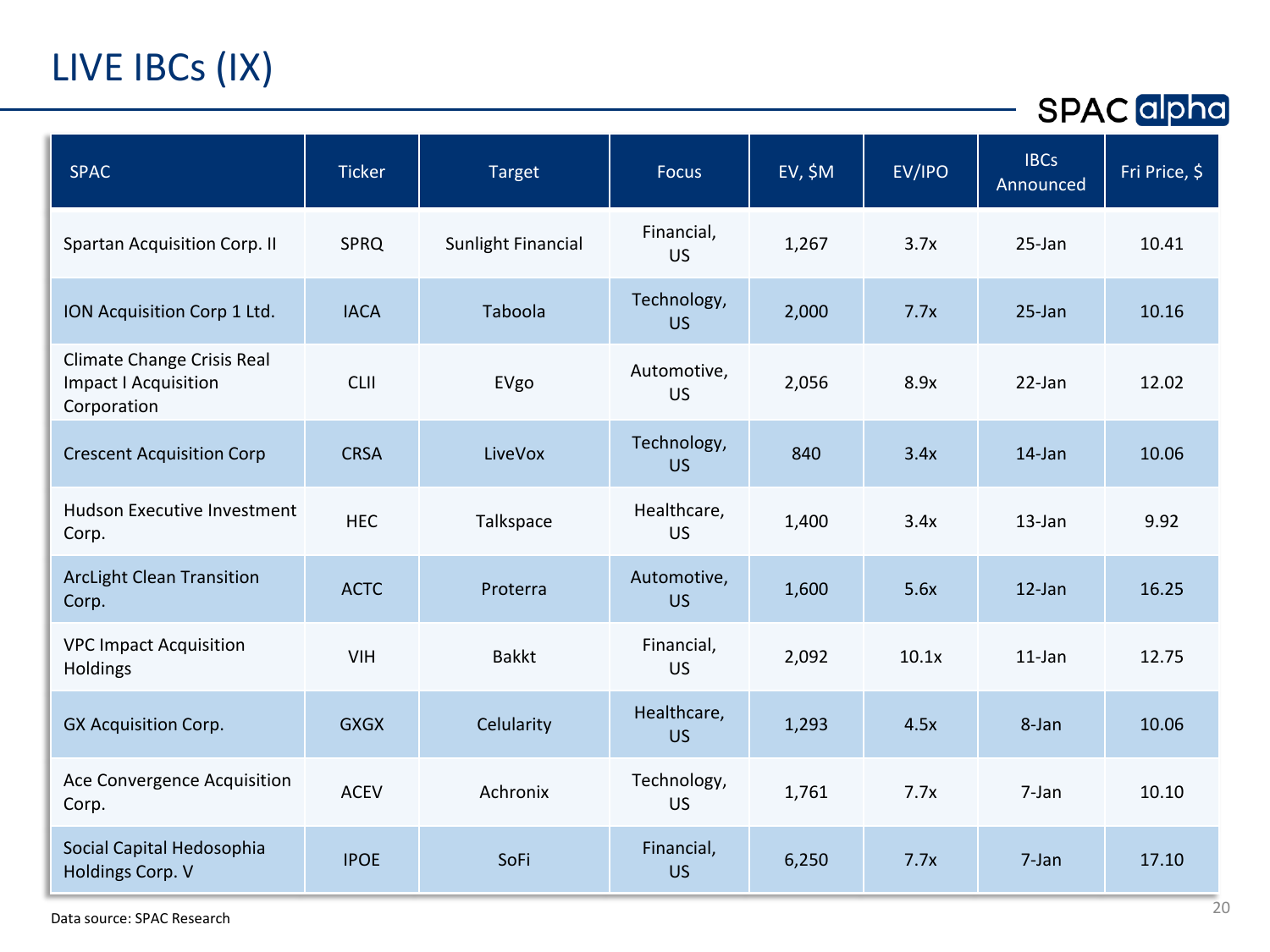# LIVE IBCs (X)

| <b>SPAC</b>                                           | <b>Ticker</b> | <b>Target</b>                           | <b>Focus</b>             | EV, \$M | EV/IPO | <b>IBCs</b><br>Announced | Fri Price, \$ |
|-------------------------------------------------------|---------------|-----------------------------------------|--------------------------|---------|--------|--------------------------|---------------|
| FinTech Acquisition Corp. IV                          | <b>FTIV</b>   | Perella Weinberg<br>Partners            | Financial,<br>US         | 975     | 4.2x   | 30-Dec-2020              | 11.08         |
| <b>Altimar Acquisition</b><br>Corporation             | <b>ATAC</b>   | <b>Owl Rock Capital/Dyal</b><br>Capital | Financial,<br><b>US</b>  | 12,702  | 46.2x  | 23-Dec-2020              | 9.99          |
| Juniper Industrial Holdings,<br>Inc.                  | <b>JIH</b>    | Janus International<br>Group            | Industrial,<br><b>US</b> | 1,930   | 5.6x   | 22-Dec-2020              | 12.05         |
| Deerfield Healthcare<br>Technology Acquisitions Corp. | <b>DFHT</b>   | CareMax Medical/IMC<br>Medical          | Healthcare,<br><b>US</b> | 692     | 4.8x   | 18-Dec-2020              | 13.05         |
| FinServ Acquisition Corp.                             | <b>FSRV</b>   | Katapult                                | Technology,<br>US        | 993     | 4.0x   | 18-Dec-2020              | 13.86         |
| Northern Star Acquisition<br>Corp.                    | <b>STIC</b>   | <b>BARK</b>                             | Consumer,<br><b>US</b>   | 1,642   | 6.5x   | 17-Dec-2020              | 10.59         |
| New Providence Acquisition<br>Corp.                   | <b>NPA</b>    | <b>AST SpaceMobile</b>                  | Technology,<br>US        | 1,392   | 6.0x   | 16-Dec-2020              | 12.39         |
| Thunder Bridge Acquisition II,<br>Ltd.                | <b>THBR</b>   | indie Semiconductor                     | Technology,<br><b>US</b> | 982     | 2.8x   | 15-Dec-2020              | 10.22         |
| Experience Investment Corp.                           | <b>EXPC</b>   | <b>Blade</b>                            | Industrial,<br><b>US</b> | 450     | 1.6x   | 15-Dec-2020              | 10.74         |
| <b>Big Rock Partners Acquisition</b><br>Corp.         | <b>BRPA</b>   | <b>NeuroRx</b>                          | Healthcare,<br><b>US</b> | 525     | 7.6x   | 14-Dec-2020              | 35.89         |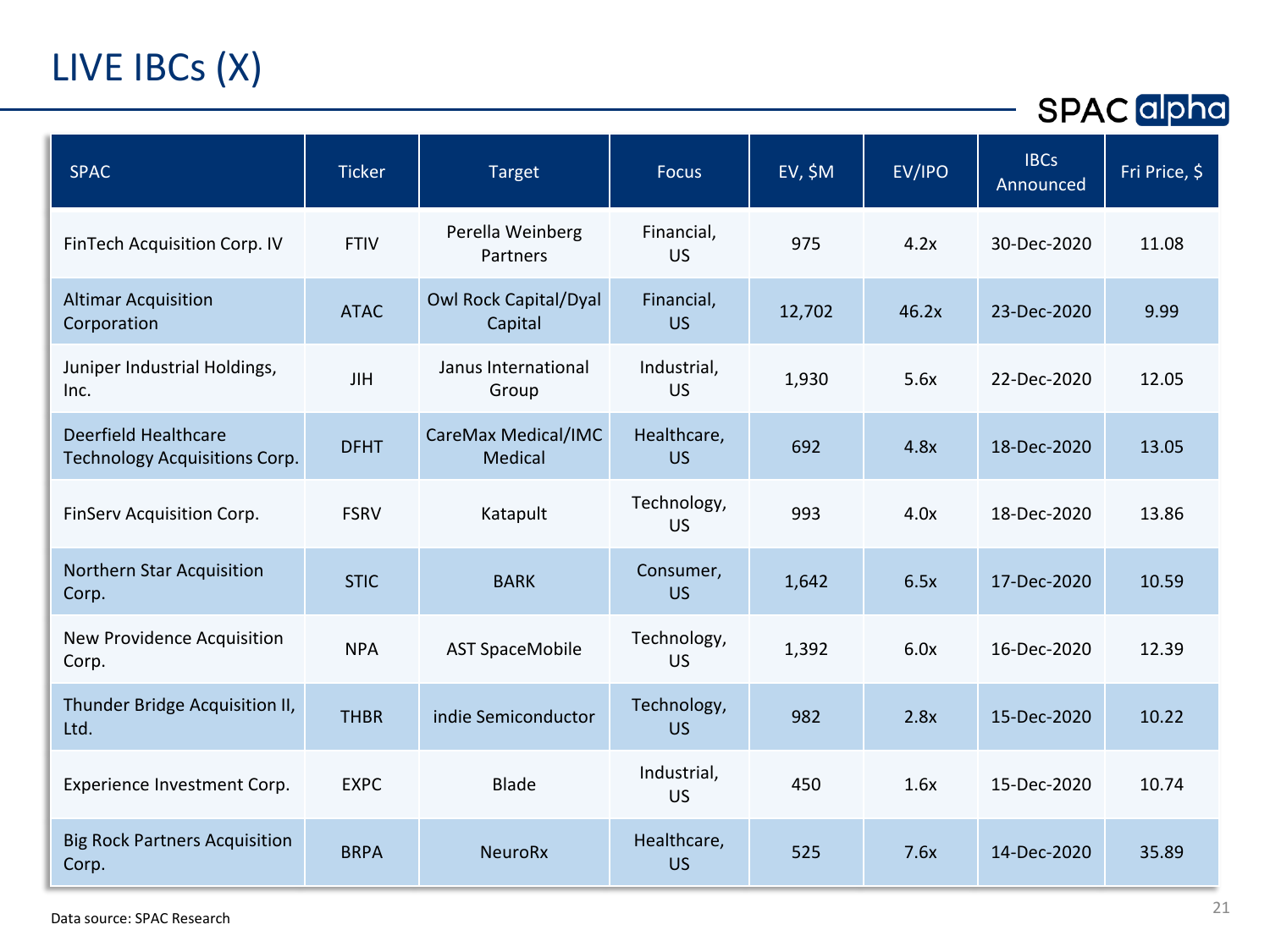# LIVE IBCs (XI)

| <b>SPAC</b>                                    | <b>Ticker</b> | <b>Target</b>                 | <b>Focus</b>             | $EV, \$M$ | EV/IPO | <b>IBCs</b><br>Announced | Fri Price, \$ |
|------------------------------------------------|---------------|-------------------------------|--------------------------|-----------|--------|--------------------------|---------------|
| <b>Collective Growth</b><br>Corporation        | <b>CGRO</b>   | Innoviz                       | Industrial,<br><b>US</b> | 1,033     | 6.9x   | 11-Dec-2020              | 9.98          |
| Forum Merger III Corporation                   | <b>FIII</b>   | <b>Electric Last Mile</b>     | Industrial,<br><b>US</b> | 1,196     | 4.8x   | 11-Dec-2020              | 10.20         |
| <b>TPG Pace Beneficial Finance</b><br>Corp.    | <b>TPGY</b>   | <b>EVBox</b>                  | Industrial,<br>Europe    | 969       | 2.8x   | 10-Dec-2020              | 17.42         |
| GigCapital3, Inc.                              | <b>GIK</b>    | <b>Lightning eMotors</b>      | Automotive,<br><b>US</b> | 651       | 3.2x   | 10-Dec-2020              | 10.67         |
| Silver Spike Acquisition Corp.                 | <b>SSPK</b>   | <b>WM Holding Company</b>     | Consumer,<br><b>US</b>   | 1,398     | 5.6x   | 10-Dec-2020              | 19.15         |
| Vesper Healthcare Acquisition<br>Corp.         | <b>VSPR</b>   | HydraFacial                   | Consumer,<br><b>US</b>   | 1,140     | 2.5x   | 9-Dec-2020               | 10.58         |
| <b>Foley Trasimene Acquisition</b><br>Corp. II | <b>BFT</b>    | Paysafe                       | Financial,<br>General    | 9,000     | 6.1x   | 7-Dec-2020               | 14.55         |
| <b>Star Peak Energy Transition</b><br>Corp.    | <b>STPK</b>   | <b>Stem</b>                   | Industrial,<br><b>US</b> | 829       | 2.2x   | 4-Dec-2020               | 27.40         |
| Northern Genesis Acquisition<br>Corp.          | <b>NGA</b>    | Lion Electric                 | Automotive,<br><b>US</b> | 1,505     | 4.7x   | 30-Nov-2020              | 18.03         |
| GigCapital2, Inc.                              | <b>GIX</b>    | UpHealth/Cloudbreak<br>Health | Healthcare,<br><b>US</b> | 1,350     | 7.8x   | 23-Nov-2020              | 10.01         |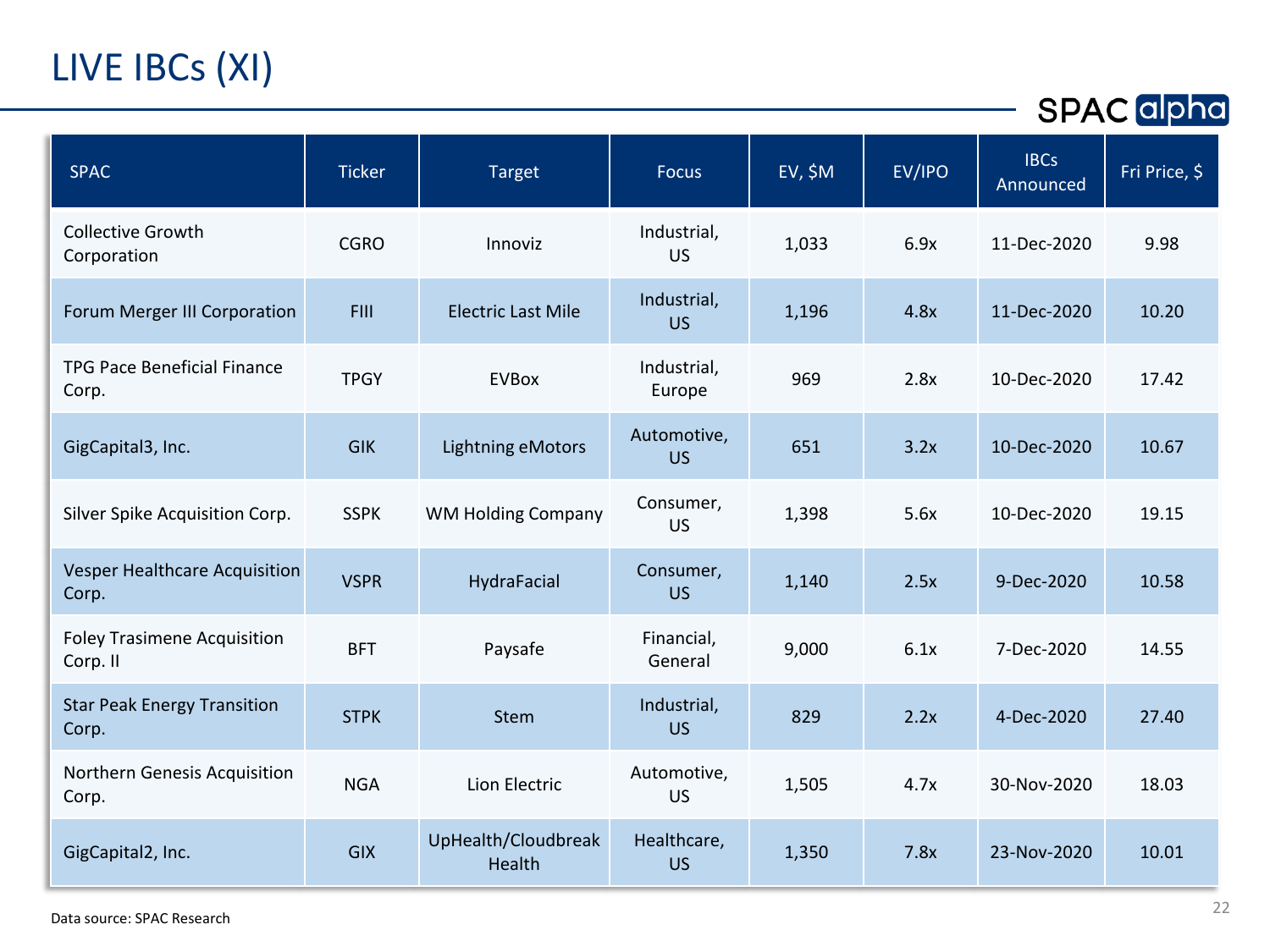# LIVE IBCs (XII)

| <b>SPAC</b>                                | <b>Ticker</b> | <b>Target</b>                   | <b>Focus</b>             | $EV,$ \$M | EV/IPO | <b>IBCs</b><br>Announced | Fri Price, \$ |
|--------------------------------------------|---------------|---------------------------------|--------------------------|-----------|--------|--------------------------|---------------|
| Apex Technology Acquisition<br>Corporation | <b>APXT</b>   | AvePoint                        | Technology,<br><b>US</b> | 1,738     | 5.0x   | 23-Nov-2020              | 11.57         |
| Jaws Acquisition Corp.                     | <b>JWS</b>    | Cano Health                     | Healthcare,<br><b>US</b> | 4,400     | 6.4x   | 12-Nov-2020              | 13.68         |
| Alberton Acquisition<br>Corporation        | <b>ALAC</b>   | SolarMax                        | Energy,<br>US/Asia       | 300       | 2.6x   | 28-Oct-2020              | 10.89         |
| dMY Technology Group, Inc. II              | <b>DMYD</b>   | <b>Genius Sports</b>            | Technology,<br>General   | 1,500     | 5.4x   | 27-Oct-2020              | 15.45         |
| Churchill Capital Corp II                  | <b>CCX</b>    | Skillsoft & Global<br>Knowledge | Technology,<br>General   | 1,037     | 1.5x   | 13-Oct-2020              | 10.02         |
| Replay Acquisition Corp.                   | <b>RPLA</b>   | <b>Finance of America</b>       | Financial,<br><b>US</b>  | 2,012     | 7.0x   | 13-Oct-2020              | 9.58          |
| Stable Road Acquisition Corp.              | <b>SRAC</b>   | Momentus                        | Industrial,<br><b>US</b> | 1,200     | 6.9x   | 7-Oct-2020               | 13.97         |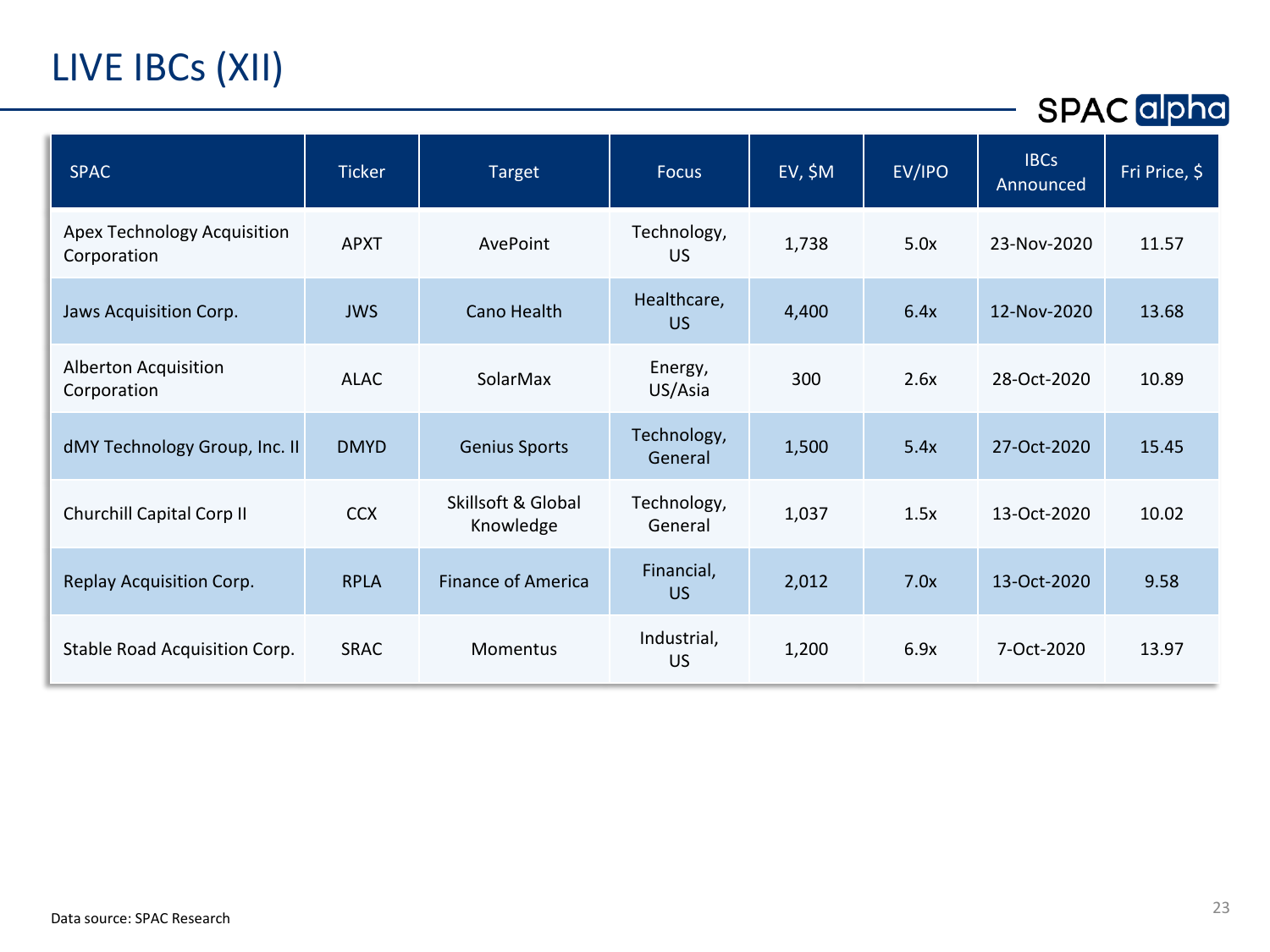## CLOSED IBCs IN 2021 (I)

| <b>SPAC</b>                                                | <b>New</b><br><b>Ticker</b> | Target                   | <b>Focus</b>             | $EV, \$M$ | EV/IPO | <b>IBCs Closed</b> | Fri Price, \$ |
|------------------------------------------------------------|-----------------------------|--------------------------|--------------------------|-----------|--------|--------------------|---------------|
| CIIG Merger Corp.                                          | <b>ARVL</b>                 | Arrival                  | Automotive,<br><b>US</b> | 5,400     | 20.8x  | 24-Mar             | 22.25         |
| Newborn Acquisition Corp.                                  | <b>NVVE</b>                 | <b>Nuvve</b>             | Industrial,<br><b>US</b> | 132       | 2.3x   | 22-Mar             | 10.95         |
| Longevity Acquisition<br>Corporation                       | <b>LBPS</b>                 | 4D pharma                | Healthcare,<br>Europe    | 184       | 0.9x   | 19-Mar             | 11.81         |
| Roth CH Acquisition I Co.                                  | <b>PCT</b>                  | PureCycle                | Industrial,<br>US.       | 826       | 10.7x  | 17-Mar             | 27.76         |
| InterPrivate Acquisition Corp.                             | <b>AEVA</b>                 | Aeva                     | Industrial,<br><b>US</b> | 1,803     | 7.5x   | 12-Mar             | 12.31         |
| Colonnade Acquisition Corp.                                | <b>OUST</b>                 | Ouster                   | Industrial,<br><b>US</b> | 1,570     | 7.9x   | 11-Mar             | 8.99          |
| CF Finance Acquisition Corp. II                            | <b>VIEW</b>                 | View                     | Technology,<br><b>US</b> | 1,628     | 3.3x   | 8-Mar              | 7.84          |
| <b>Switchback Energy</b><br><b>Acquisition Corporation</b> | <b>CHPT</b>                 | ChargePoint              | Industrial,<br><b>US</b> | 2,400     | 7.6x   | 26-Feb             | 20.48         |
| Longview Acquisition Corp.                                 | <b>BFLY</b>                 | <b>Butterfly Network</b> | Healthcare,<br><b>US</b> | 1,457     | 3.5x   | 16-Feb             | 17.97         |
| <b>Mountain Crest Acquisition</b><br>Corp                  | <b>PLBY</b>                 | Playboy                  | Consumer,<br><b>US</b>   | 381       | 6.7x   | 10-Feb             | 17.91         |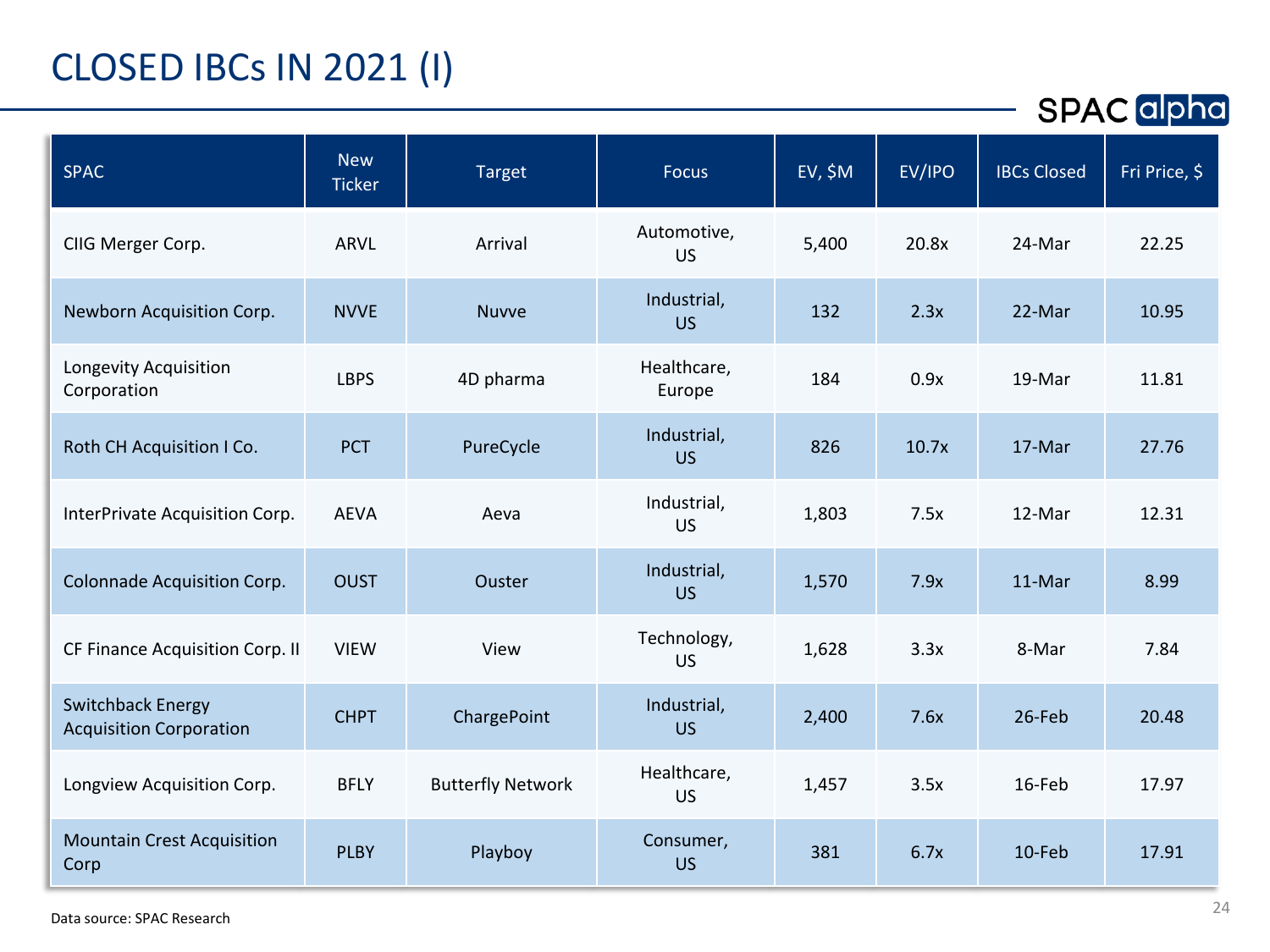## CLOSED IBCs IN 2021 (II)

| <b>SPAC</b>                                 | <b>New</b><br><b>Ticker</b> | Target                              | <b>Focus</b>             | EV, \$M | EV/IPO | <b>IBCs Closed</b> | Fri Price, \$ |
|---------------------------------------------|-----------------------------|-------------------------------------|--------------------------|---------|--------|--------------------|---------------|
| Panacea Acquisition Corp.                   | <b>NUVB</b>                 | <b>Nuvation Bio</b>                 | Healthcare,<br><b>US</b> | 1,319   | 9.2x   | 10-Feb             | 10.28         |
| <b>INSU Acquisition Corp. II</b>            | <b>MILE</b>                 | Metromile                           | Technology,<br><b>US</b> | 956     | 4.2x   | 9-Feb              | 12.32         |
| FS Development Corp.                        | <b>GMTX</b>                 | <b>Gemini Therapeutics</b>          | Healthcare,<br><b>US</b> | 266     | 2.2x   | 5-Feb              | 14.79         |
| <b>CC Neuberger Principal</b><br>Holdings I | <b>ETWO</b>                 | E2Open                              | Technology,<br><b>US</b> | 2,570   | 6.2x   | 5-Feb              | 10.32         |
| <b>AMCI Acquisition Corp.</b>               | <b>ADN</b>                  | <b>Advent Technologies</b>          | Energy,<br><b>US</b>     | 358     | 1.6x   | 4-Feb              | 15.91         |
| <b>Novus Capital Corporation</b>            | <b>APPH</b>                 | AppHarvest                          | Industrial,<br><b>US</b> | 550     | 5.5x   | 29-Jan             | 17.96         |
| <b>Acamar Partners Acquisition</b><br>Corp. | <b>LOTZ</b>                 | CarLotz                             | Technology,<br><b>US</b> | 827     | 2.7x   | $21$ -Jan          | 7.73          |
| Gores Holdings IV, Inc.                     | <b>UWMC</b>                 | <b>United Wholesale</b><br>Mortgage | Financial,<br><b>US</b>  | 15,125  | 37.9x  | $21$ -Jan          | 7.98          |
| Oaktree Acquisition Corp.                   | <b>HIMS</b>                 | Hims                                | Consumer,<br><b>US</b>   | 1,600   | 7.9x   | 20-Jan             | 13.41         |
| South Mountain Merger Corp.                 | <b>BTRS</b>                 | <b>Billtrust</b>                    | Financial,<br><b>US</b>  | 1,293   | 5.2x   | $12$ -Jan          | 14.41         |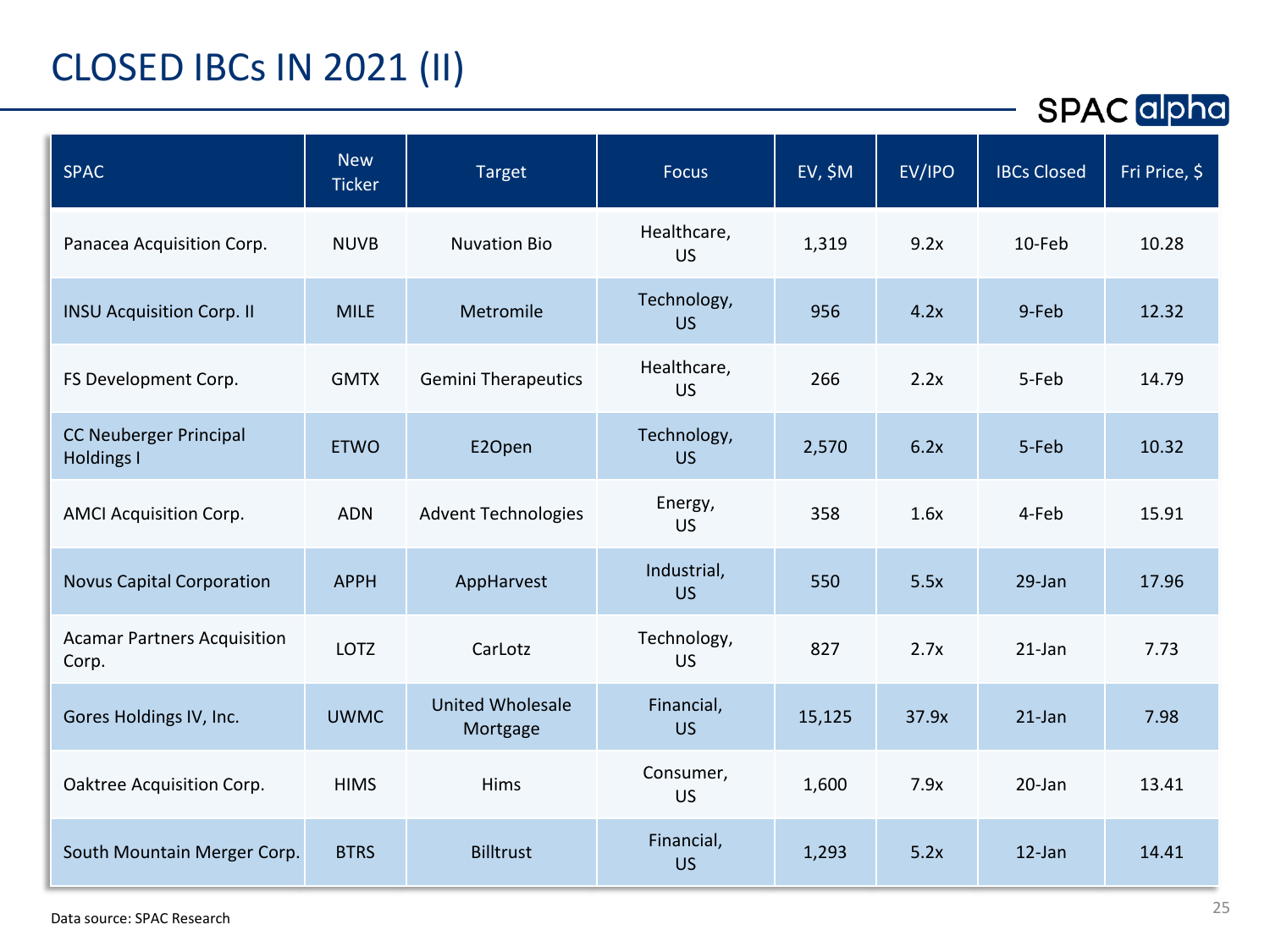## CLOSED IBCs IN 2021 (III)

| <b>SPAC</b>                                     | <b>New</b><br><b>Ticker</b> | <b>Target</b> | <b>Focus</b>             | $EV, \$M$ | EV/IPO | <b>IBCs Closed</b> | Fri Price, \$ |
|-------------------------------------------------|-----------------------------|---------------|--------------------------|-----------|--------|--------------------|---------------|
| LF Capital Acquisition Corp.                    | <b>LSEA</b>                 | Landsea Homes | Real Estate,<br>US       | 631       | 4.1x   | 7-Jan              | 9.98          |
| Social Capital Hedosophia<br>Holdings Corp. III | <b>CLOV</b>                 | Clover Health | Healthcare,<br><b>US</b> | 3,702     | 4.5x   | 7-Jan              | 7.59          |
| <b>Megalith Financial Acquisition</b>           | <b>BMTX</b>                 | BankMobile    | Financial,<br>US         | 140       | 0.8x   | 5-Jan              | 12.45         |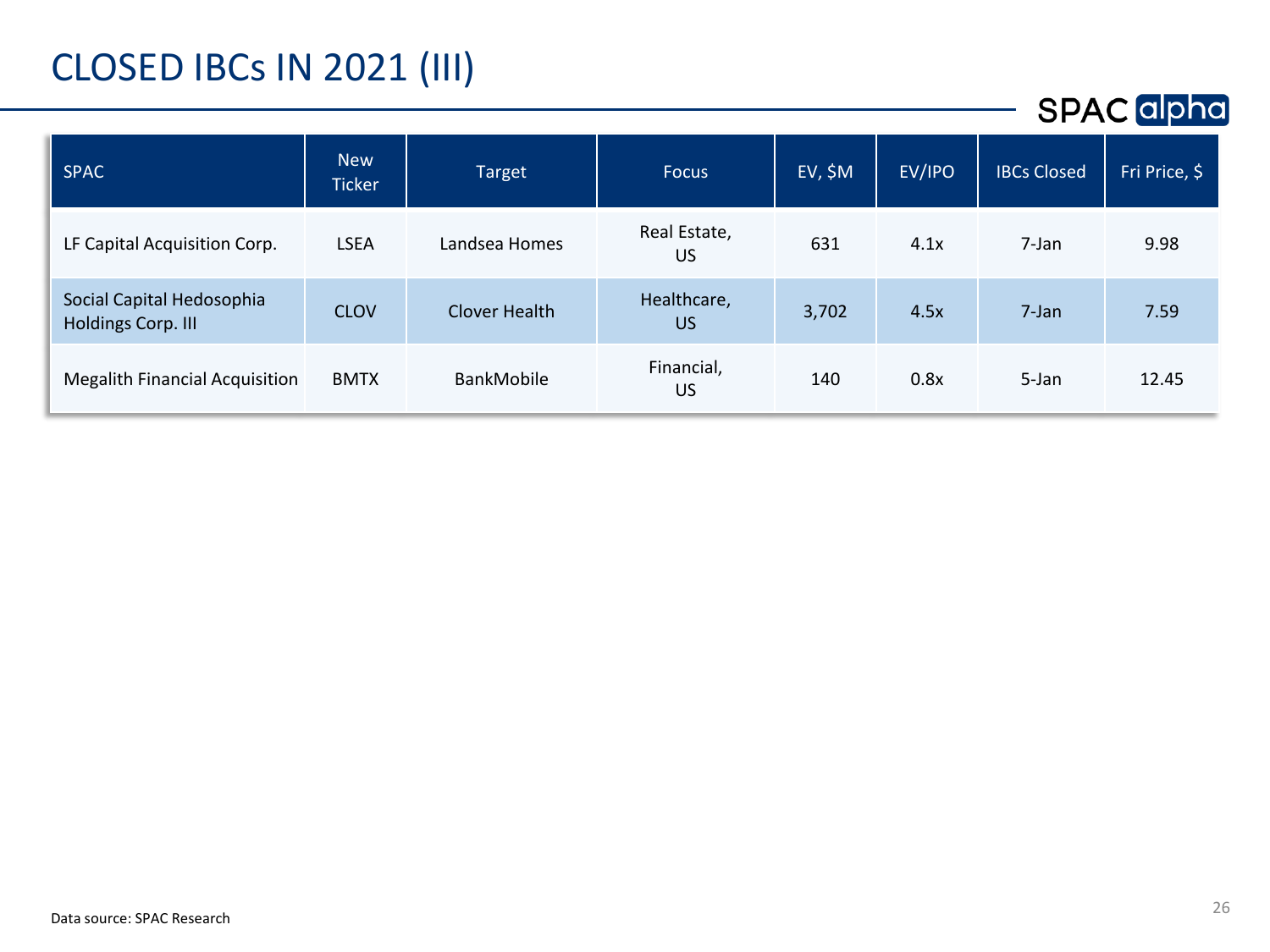#### IPO UNDERWRITERS: LEAGUE TABLE YTD

| Rank by<br><b>Vol Sold</b> | <b>Underwriters</b>        | Bookrunner Volume,<br>\$M <sup>1</sup> | % Share | <b>Bookrunner</b><br>Count | % Share |
|----------------------------|----------------------------|----------------------------------------|---------|----------------------------|---------|
| $\mathbf{1}$               | Citigroup                  | 15,441                                 | 15.9%   | 71                         | 14.4%   |
| $\overline{2}$             | <b>Goldman Sachs</b>       | 10,987                                 | 11.3%   | 38                         | 7.7%    |
| 3                          | <b>Credit Suisse</b>       | 8,626                                  | 8.9%    | 41                         | 8.3%    |
| $\overline{4}$             | <b>Cantor Fitzgerald</b>   | 7,207                                  | 7.4%    | 29                         | 5.9%    |
| 5                          | <b>Jefferies</b>           | 6,040                                  | 6.2%    | 31                         | 6.3%    |
| 6                          | <b>Morgan Stanley</b>      | 5,782                                  | 6.0%    | 26                         | 5.3%    |
| $\overline{7}$             | Deutsche Bank              | 5,489                                  | 5.7%    | 29                         | 5.9%    |
| 8                          | <b>Barclays</b>            | 4,639                                  | 4.8%    | 27                         | 5.5%    |
| 9                          | <b>BofA Securities</b>     | 4,633                                  | 4.8%    | 25                         | 5.1%    |
| 10                         | JP Morgan                  | 4,223                                  | 4.4%    | 23                         | 4.7%    |
| 11                         | <b>UBS</b>                 | 3,599                                  | 3.7%    | 16                         | 3.2%    |
| 12                         | EarlyBirdCapital           | 2,555                                  | 2.6%    | 16                         | 3.2%    |
| 13                         | <b>BTIG</b>                | 2,354                                  | 2.4%    | 12                         | 2.4%    |
| 14                         | Cowen                      | 2,042                                  | 2.1%    | 10                         | 2.0%    |
| 15                         | <b>RBC Capital Markets</b> | 1,757                                  | 1.8%    | $\,8\,$                    | 1.6%    |
| 16                         | <b>Stifel Nicolaus</b>     | 1,109                                  | 1.1%    | 8                          | 1.6%    |
| 17                         | <b>BMO Capital Markets</b> | 818                                    | 0.8%    | 6                          | 1.2%    |
| 18                         | <b>B. Riley FBR</b>        | 733                                    | 0.8%    | $\overline{4}$             | 0.8%    |
| 19                         | Mizuho                     | 705                                    | 0.7%    | 4                          | 0.8%    |
| 20                         | Oppenheimer                | 657                                    | 0.7%    | $\overline{4}$             | 0.8%    |

1. Credit for Bookrunner Volume is awarded to the sole bookrunner or split equally among joint bookrunners Data source: SPAC Research